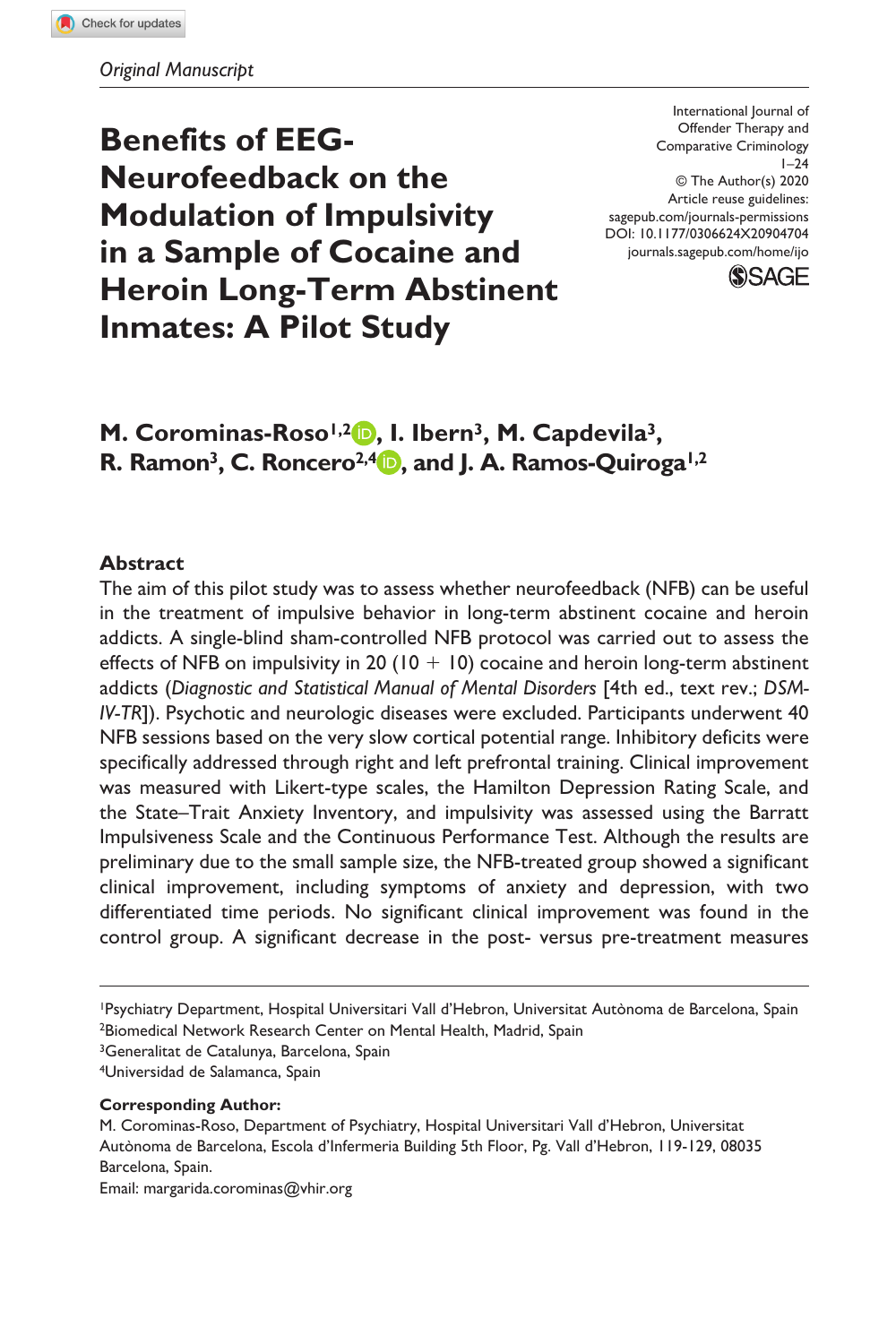of global impulsivity, nonplanning impulsivity, and error commission measures was found in the NFB-treated group; effect size  $(d_{\text{Korr}})$  in the pre-post control design was moderate. No significant change was found in the control group. Despite the limitations of this study, the results suggest that NFB is better than placebo in improving impulsivity and clinical symptoms of anxiety and depression in long-term abstinent cocaine- and heroin-dependent individuals.

#### **Keywords**

impulsivity, anxiety, depressive symptoms, arousal, opiates, cocaine, dependence, neurofeedback

## **Introduction**

Impulsivity plays a crucial role in cocaine and heroin dependence (Moeller et al., 2002; Ortal et al., 2015; Rodríguez-Cintas et al., 2016; Roncero et al., 2013; Valero et al., 2014), associated to poor treatment outcomes (Coffey et al., 2003; Poling et al., 2007) and relapses even after long-term abstinence (Laudet, 2007; Winhusen et al., 2013). Among substance-dependent individuals, poly-drug addicts are more impulsive than those dependent on single substances (Bornovalova et al., 2005; Boyle, 1993; Clarke et al., 2012; McCown, 1988; Verdejo-García et al., 2007). In drug-dependent individuals, impulsivity is usually both a premorbid characteristic that predisposes to addiction and a consequence of the consumption. In this regard, siblings of stimulant-dependent individuals also exhibit significantly decreased levels of inhibitory control, suggesting that impulsivity may be a trait predisposing to addiction (Ersche et al., 2013), a view that is also supported by animal models of cocaine addiction (Dalley et al., 2011) and neuroimaging studies in human beings (Makris et al., 2004). Impulsivity is also a risk factor among opiate-dependent people (Kirby et al., 1999; Rodríguez-Cintas et al., 2016; Tolomeo et al., 2016). On the contrary, impulsivity is a strong predictor of criminal offending (Loeber et al., 2012).

Impulsivity (or impulsiveness) is a tendency to act with a swift action, displaying behavior characterized by little or no forethought, reflection, or consideration of the consequences (Moeller et al., 2002). Impulsivity is a complex and multidimensional construct, which includes different trait and behavioral instruments. The majority of research in this field at a clinical level rely on self-reported questionnaires such as the Barratt Impulsiveness Scale (BIS), which is a measure of trait impulsivity that identifies three different components: attentional impulsiveness which refers to the tendency to make quick decisions and a diminished ability to focus on tasks, motor impulsiveness which refers to a tendency to act without thinking, and nonplanning impulsiveness referring to a lack of "futuring" or forethought (Barratt, 1967; Patton et al., 1995). On the contrary, different instruments to measure behavioral impulsivity have been developed, and these are thought to be better for neurobiological studies. Behavioral instruments include two dimensions: those measuring impulsive actions or disinhibition, and those measuring impulsive choice associated to impulsive decision making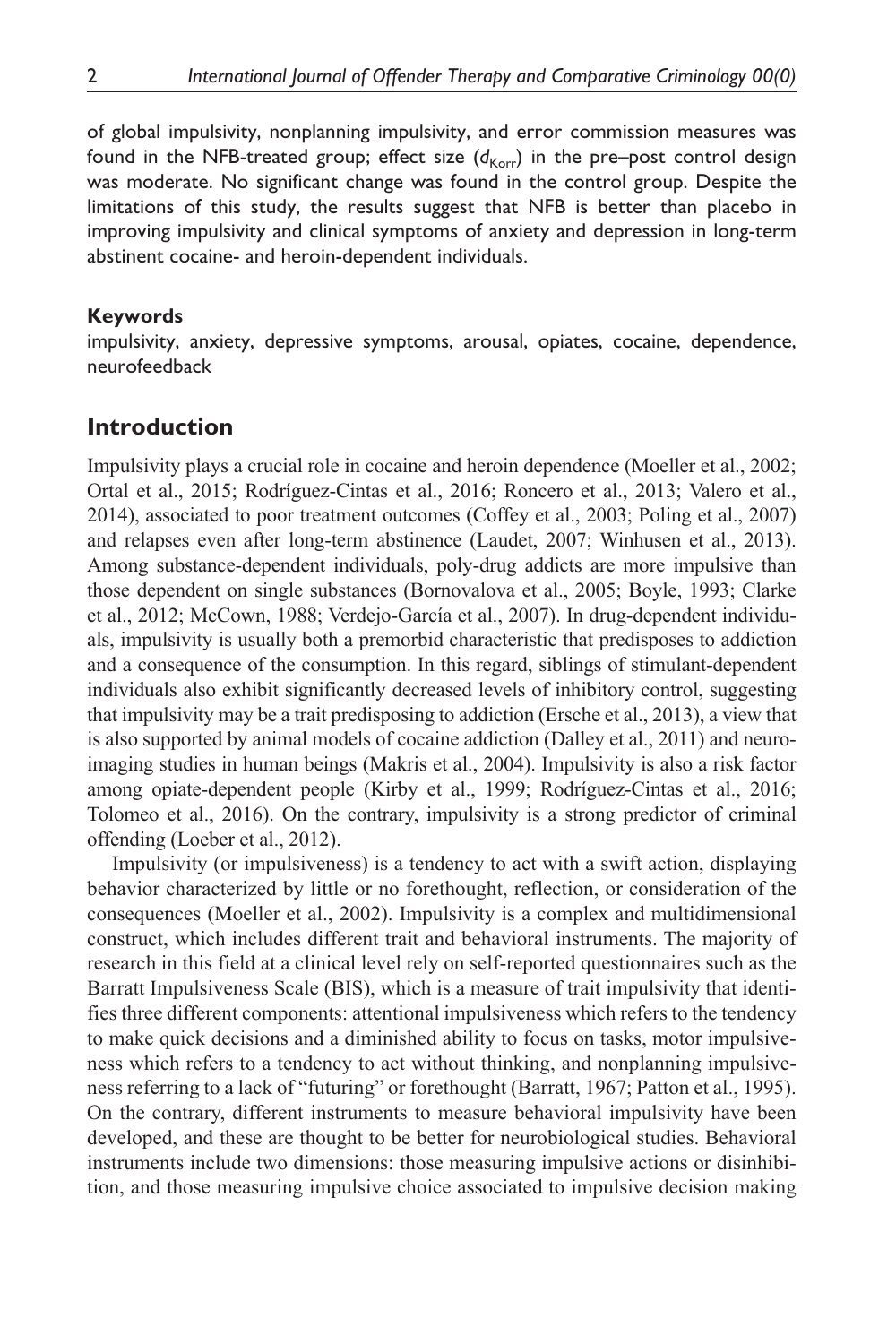(Winstanley et al., 2006, 2010). One of the most widely used behavioral tests of motor impulsivity is the Continuous Performance Test (CPT), which is also a test of attentional functions (Rosvold et al., 1956; Winstanley et al., 2010). It is not always possible to establish a direct relationship between the dimensions of trait impulsivity obtained from the BIS-11 and the psychological processes measured in behavioral paradigms. Despite that, there is agreement that the concept of impulsive action fits well into the BIS-11 factor of motor impulsivity. In contrast, the concept of impulsive choice appears to span both the cognitive/attentive and nonplanning domains of the BIS-11 (Patton et al., 1995; Winstanley et al., 2006, 2010), and it is related to lack of consideration of the consequences or "myopia for the future" (Damasio, 1994).

Emotional states such as anxiety, anger, sadness, or joy are associated with impulsivity (Chester et al., 2016) and linked to physiological arousal (Kreibig, 2010), both enhancing impulsive reactions. The relationship between impulsivity, anxiety, and depressive mood is complex and might be moderate by age (Moustafa et al., 2017). In addition, there is evidence that anxious individuals with high impulsivity (but not low impulsivity) experience strong craving after alcohol cue exposure (Adams et al., 2019). In opioid-dependent individuals, anxiety mediated the relationship between intolerance of uncertainty and impulsivity (Garami et al., 2017). From the neurobiological point of view, higher depressive symptoms and impulsivity were significantly associated with reduced cortical thickness in different regions of the prefrontal cortex (PFC), including ventromedial PFC/medial OFC (orbitofrontal cortex), although there was no significant association between anxiety symptoms and brain structures (Merz et al., 2018).

In chronic cocaine-dependent individuals, there is consistent evidence of structural (Tanabe et al., 2009) and functional abnormalities in prefrontal regions, especially in orbitofrontal areas (London et al., 2000; Stapleton et al., 1995; Volkow et al., 1992; Volkow & Fowler, 2000). Increased activity of the striatum and limbic regions relative to prefrontal areas (Hu et al., 2015) has also been reported. Similar deficits have been found in heroin-abstinent addicts (Tolomeo et al., 2016). These abnormalities are at least partially neurophysiological in nature and involve changes in the electroencephalogram (EEG; Fingelkurts et al., 2006; Franken et al., 2004; Prichep et al., 1996; Roemer et al., 1995) and evoked potentials (Cadaveira et al., 1994). As most of the brain areas associated to drug addiction overlap with those related to impulsivity (Bechara et al., 2000; Dalley et al., 2011; Winstanley et al., 2006), therapeutic approaches addressed to improve brain function can be useful in ameliorating impulsivity in difficult populations, such as cocaine and heroin addicts.

One of these approaches is EEG-neurofeedback (NFB), a form of biofeedback designed to learn how to enhance certain types of EEG activity and to decrease others, aiming to improve brain activity and hence behavioral, cognitive, and emotional selfregulation (Hammond, 2010; Johnstone et al., 2005). So far, different NFB approaches have been used to improve impulsivity in distinct populations. In children and adults with attention deficit hyperactivity disorder (ADHD), reinforcement of the sensorimotor rhythm (SMR; Fuchs et al., 2003) and the theta/beta NFB protocol (Bluschke et al., 2016) have shown to be useful in improving impulsive responses, with effects lasting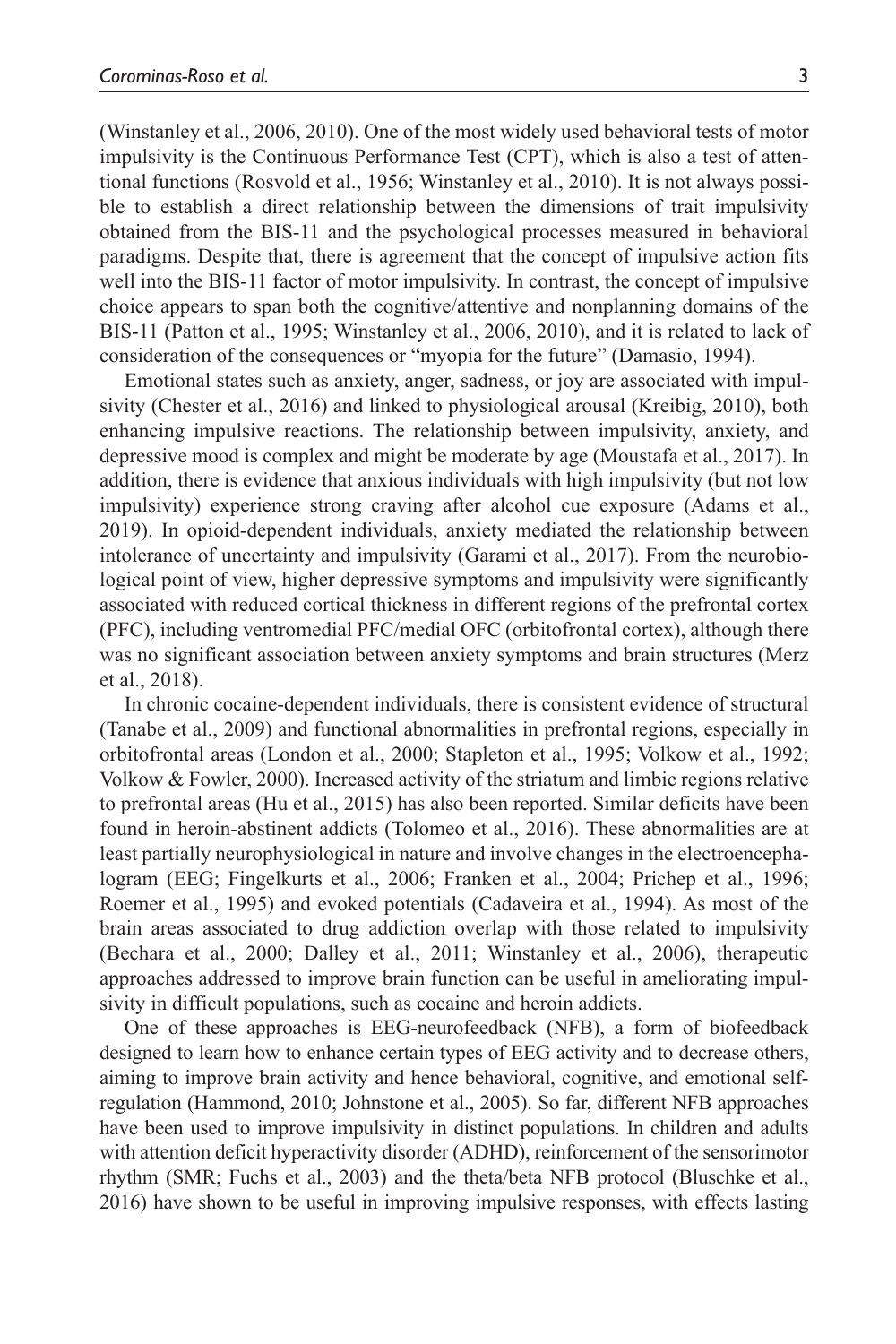more than 6 months (Leins et al., 2007). Arns and coworkers used quantitative EEG (QEEG)–based NFB to improve clinical symptoms in people with ADHD (Arns et al., 2012; Arns, Feddema, & Kenemans, 2014). Birbaumer and colleagues (Birbaumer et al., 1990; Heinrich et al., 2007) developed a different kind of NFB based on slow cortical potentials (SCPs), which also improve behavioral symptoms of ADHD, including impulsivity (Gevensleben et al., 2009; Strehl et al., 2006). In addition, psychopathic offenders can also improve their impulsive behavior by training the SCP (Konicar et al., 2015). NFB has also been reported to be useful in the treatment of drug addiction. In this regard, Scott et al. informed an improvement of impulsivity, an increase in abstinence rates, and treatment retention in a group of poly-substance-dependent patients (Scott et al., 2005). In cocaine-dependent patients, a combination of NFB and motivation treatment lowered EEG reactivity to drug-related images (Horrell et al., 2010). NFB was also useful in the treatment of methamphetamine abuse (Rostami & Dehghani-Arani, 2015) and in opiatedependent patients (Dehghani-Arani et al., 2013).

A relatively recent NFB design is the Othmer method, which is founded on evidence-based NFB protocols and combines three components: (a) the classic frequency band with individual inhibits that work up to 40 Hz; (b) very low frequencies, the socalled infralow frequencies (ILFs), which work in the very slow cortical frequency range; and (c) the bipolar approach which gives feedback to the brain on how the two regions work relative to each other. In addition, in this method, the learning process is not guided by the EEG changes but by improvement of clinical symptoms (Othmer, 2015, 2016; Othmer et al., 2013). The aim of this pilot study was to assess whether NFB, based on the Othmer method, can be useful for the treatment of impulsive behavior in cocaine and heroin long-term abstinent individuals. Two components, physiological arousal and prefrontal regulatory control, were specifically addressed to improve impulsivity. We hypothesized that the improvement of clinical symptoms, including measures of arousal, anxiety or mood, and impulsivity, would be higher in the NFB-treated group relative to the control group.

# **Materials and Methods**

### *Participants*

The clinical sample consisted of 20 inmates who were recruited from a whole group of 43 inmates from a module for specialized treatment (MST) in Prison Center Brians-2. Selected individuals were poly-addicts with long-term abstinence (between 8 and 30 months without consumption) according to the *Diagnostic and Statistical Manual of Mental Disorders* (4th ed., text rev.; *DSM-IV-TR*; American Psychiatric Association, 2000), and all of them had failures in their previous attempts to be reinstated into society as a result of their addiction. The diagnosis of addiction and other psychiatric comorbidities were based on medical and psychiatric forensic records. The inmates were recruited by the educators in the prison, according to the information of the official forensic records ("RisCanvi"; Pueyo, 2013) and according to the inclusion and exclusion criteria set in this NFB protocol.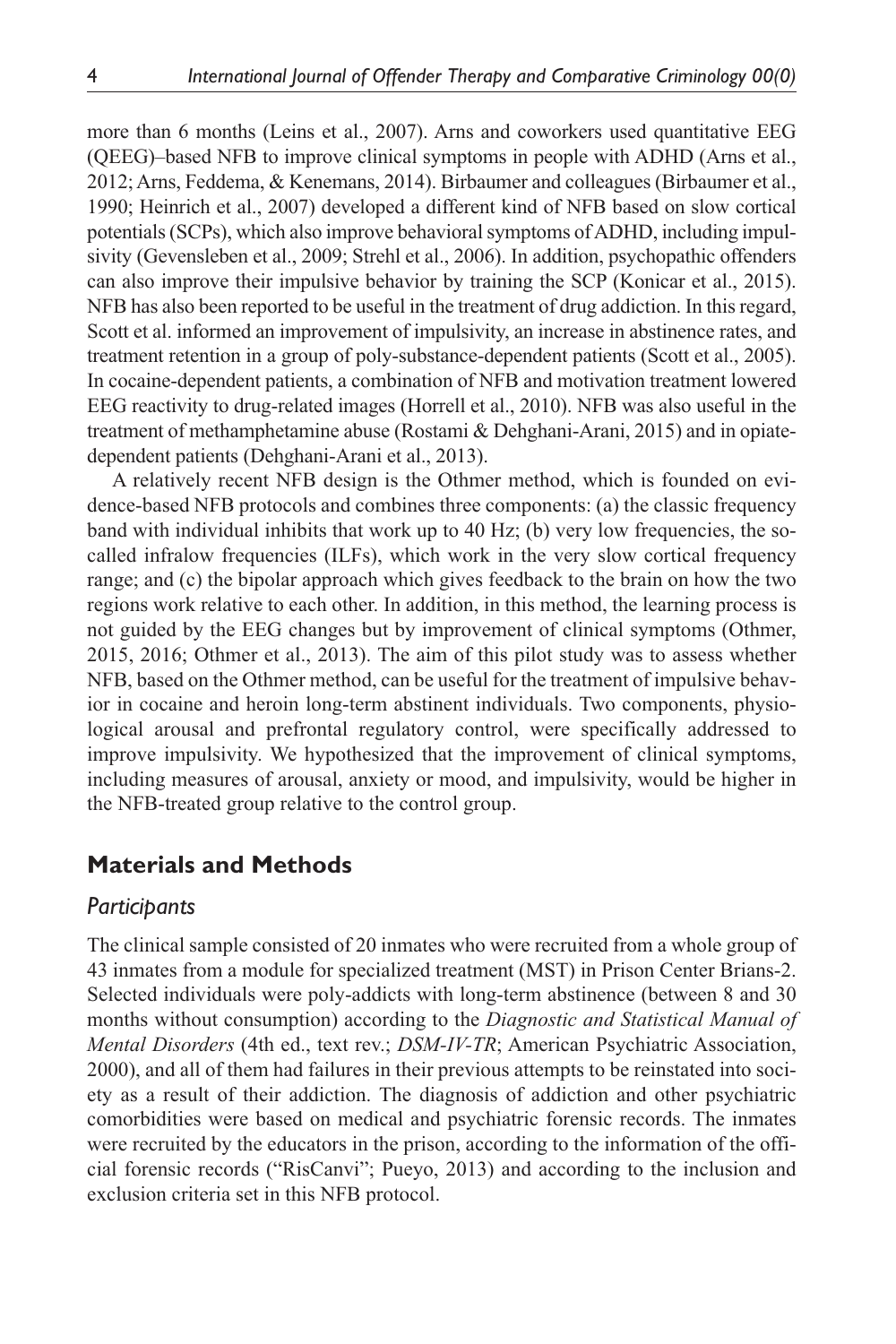All participants were undergoing regular urine tests to assure abstinence, before and during the whole protocol. They were currently smoking between 15 and 30 cigarettes in a day. The Inclusion criteria were men, aged between 22 and 52 years old, with a history of cocaine and heroin addiction as well as a history of delinquent behavior, and associated to robbery with or without violence. Robbery behavior was chosen because it is the most frequent offense among cocaine and heroin addicts, and it is often driven by the need to get money for their consumption. Other kind of delinquent behavior was excluded to have the sample characteristics as homogeneous as possible. Other exclusion criteria were as follows: (a) a lifetime history of psychotic or bipolar diseases, (b) current personality disorders including psychopathic personality, (c) organic illness, (d) an IQ estimated to be under 90, (e) delinquent behavior different from robbery, and (f) unwillingness to sign the informed consent. The psychiatric diagnosis relied on the medical prison records and currently confirmed by a forensic psychiatrist.

The investigation was carried out in accordance with the ethical principles of latest version of the Declaration of Helsinki and was approved by the Ethics Committee of *Universitat Autònoma de Barcelona* (UAB). Written informed consent was obtained from all the participants after the nature of the procedures had been fully explained.

#### *Study Design*

A single-blind sham-controlled design has been used and the inmates were blinded to the treatment group where they were assigned. For group assignment, psychopathological variables from the official forensic records ("RisCanvi"; Pueyo, 2013) that included the whole history in prison and had been updated 2 to 3 months before starting this protocol were used. These psychopathological variables included impulsivity, aggressive behavior, anxiety, depressive symptoms, and emotional instability. All these variables were defined in the forensic protocols and were scored in a 3-point scale (low, middle, high). The forensic psychologist was blinded to the NFB groups. On the contrary, a trained psychologist associated to NFB carried out a first clinical interview to assess the same variables using the same measure range. The inmates, who received the same value in all those mentioned variables, were paired together and then assigned randomly to one of the two treatment groups. Ten inmates were included in the NFB group, and 10 were included in the control group. The inmates were blinded to the treatment group during the whole process.

Each inmate in the NFB and control groups underwent 40 sessions of 30 min each at a rate of two sessions per week, and the treatment lasted for 5 months. The sham group was designed to incorporate all the elements of the NFB group, including the same NFB equipment and EEG devices.

#### *Clinical Measures*

Impulsivity was assessed with two different instruments: the BIS-11 which includes 30 items organized into three subscales (Attentional, Motor, and Nonplanning) and a global measure (global-BIS) (Barratt et al., 1997; Patton et al., 1995) for trait impulsivity, and the commission-error subtests of the computerized "continuous performance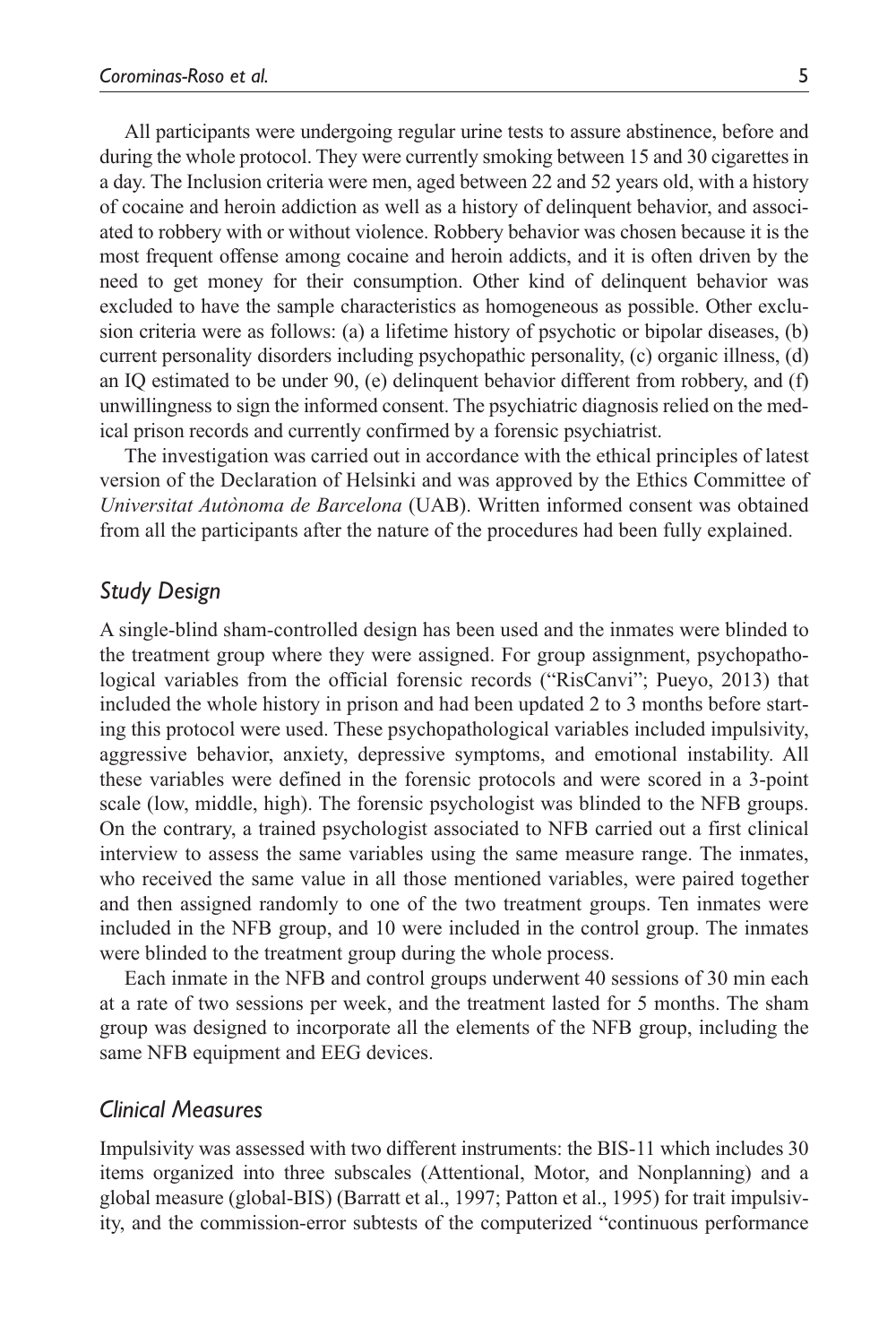test" (QIK Test CPT, Bee Medic GmbH, Technologies for Mental Health) as a measure of behavioral impulsivity. The State–Trait Anxiety Inventory (STAI) was used to evaluate anxiety (Speilberger & Vagg, 1984). Finally, the Hamilton Depression Rating Scale (HDRS) was used to assess depressive symptoms (Hamilton, 1960). All these measures were administered twice, before and immediately after the treatment, to support the assessment of clinical symptoms.

The Othmer method is entirely based on the improvement of clinical symptoms. Seven categories of symptoms were included and the questions were as follows: (a) Insomnia (Have you had any difficulties falling asleep and awakening in the middle of the night?), (b) Anxiety (Have you felt any of these symptoms: heart palpitations, digestive, respiratory, sweating?), (c) Depressive mood (Do you feel sad, hopeless, or helpless?), (d) Mood instabilities (easy changes of humor along the day), (e) Irritability (Do you feel angry, or have you argued or got angry with other inmates?), (f) Impulsivity (Have you acted without thinking, or have you done or said something that has had or could have had negative consequences for you?), and (g) Attention/concentration (Have you had any difficulties paying attention in any of your current tasks, in class, when reading, or when playing with other inmates?). These items were recorded throughout the NFB treatment at the beginning of each session, and the inmates were invited to report how they were feeling and to score their symptoms in Likert-type scales in a range from 10 to zero (Othmer, 2015).

During the development of the protocol, all the inmates were undergoing regular drug testing to assure abstinence.

### *NFB Instrumentation and Protocol*

The NeuroAmp II® (CE Class IIa, FDA Class II) with two-channel EEG amplifier, integrated with the Cygnet® 2.0, working with an Infralow – HD (ILF-HD) module (frequencies range from 0.01 mHz to 40 Hz), has been used for NFB. The Cygnet software performed the acquisition and the analysis of the EEG for training purposes. The whole system ran by means of the Windows 8 operating system, using a standard personal computer desktops and high-resolution monitors. Bipolar montage, active and reference electrodes, and right mastoid as ground position were used in all cases for EEG recording. Electrodes were labeled according to the 10–20 system and placed consecutively at P4–T4, T3–T4, T4–Fp2, and T3–Fp1, as reported in the procedure. Impedances were kept under 5 kΩ throughout the sessions, and artifacts including eye movements electrooculogram (EOG) and muscle tension were automatically removed by the Cygnet software. Sintered silver/silver chloride electrodes were attached individually to the scalp after preparation with Nu-Prep and using standard paste (Ten20 Conductive).

The difference signal (active minus reference or equivalently reference minus active) was displayed as EEG and spectral on the screen of the professional. Two classic elements of the NFB have been used for feedback purposes, the *reward* and the *inhibits*. The reward frequency reflects the frequency-selective filtering of the SCP, and the optimal reward frequency (ORF) for training was operatively set at the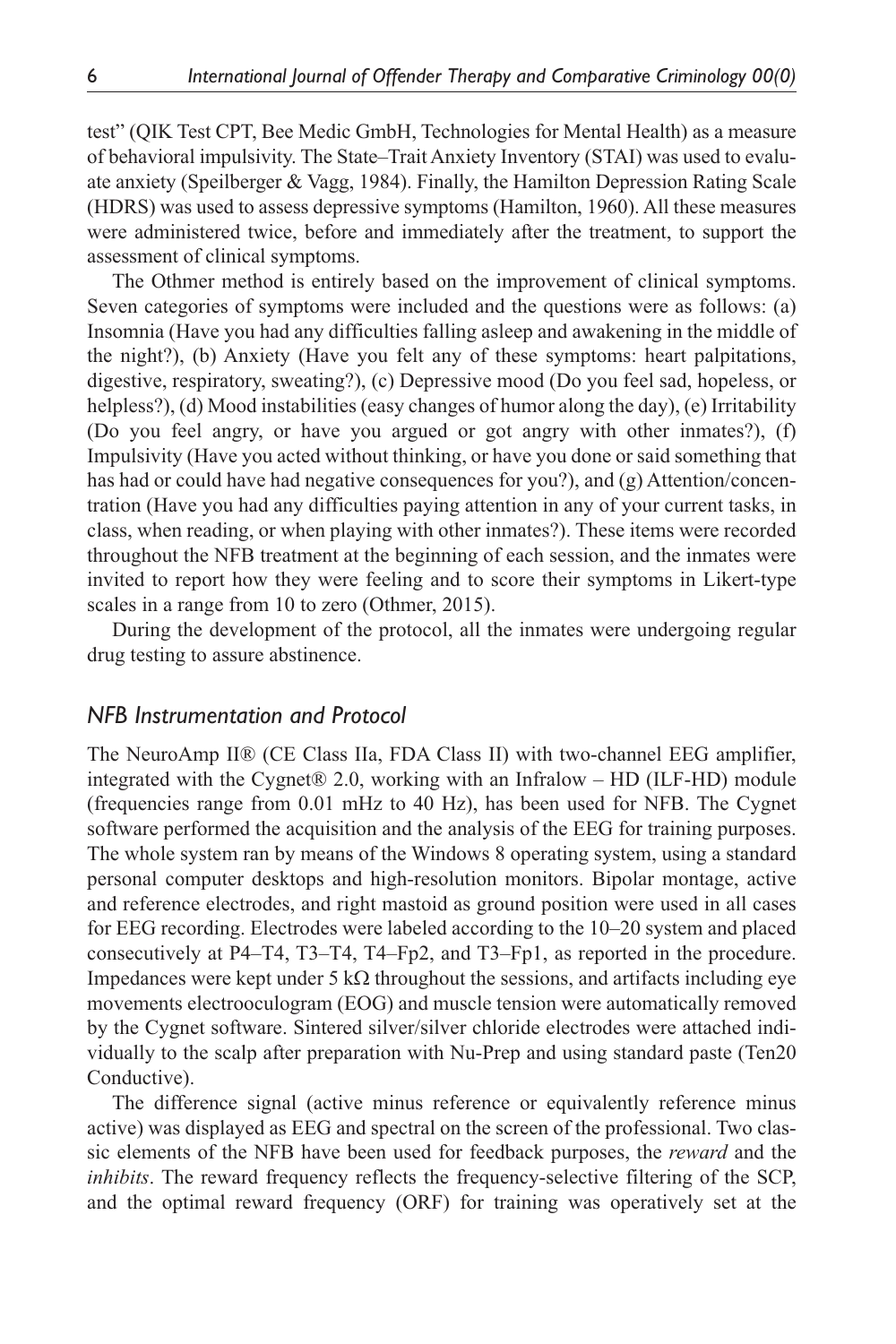

**Figure 1.** This figure shows (left image) the Cygnet screen with the recording electroencephalogram signal, and the inhibit band at the bottom of the figure. Superimposed to the screen, there is the image of the game which is part of the participant's training. This screen presents a thematic video material with the feedback signal encoded as the size of the video. The right image presents another thematic video the participants watch during the training in which a rocket moves at a velocity that is directly determined by the signal level. The inhibit bands are included at the bottom of the image.

beginning of the training sessions between 0.01 and 0.02 mHz, for all the inmates. The reward signal is displayed as changes in the speed or size of the elements used in the feedback display. The *inhibits* included eight to 10 separate filter blocks in fixed frequency steps in the range between 1 and 40 Hz that worked automatically and responded to rapid and inappropriate brief events of EEG amplitude increase. All the individual inhibit bands were combined into an overall *inhibit* that influenced the feedback game display. The effect of the *inhibits* was to disrupt or limit the game display (a black fog, the picture whites out, etc.) and works according to the conditioned reinforcing model in which the brain is expected to learn to keep amplitudes under the thresholds. The diversity of ways to give feedback is important to maintain the brain engaged and attending to all these fluctuations while the participant is engaged with the thematic material (see Figure 1 for an example of video game). For both the reward and inhibit schemes, the average percentage above/below threshold ("percent success") can be set; in this protocol, percent success was set at 95%. Both the reward frequency and the *inhibits* are integrated in the video games working with the Cygnet, so that continuous feedback is displayed on the clients' screen during the training.

Each training session lasted for 30 min, and the position of the electrode was changed along within this period, along the 40 sessions, as follows: (a) the starting placement was P4-T4 and lasted for seven sessions of 30 min each; (b) keeping the P4-T4 position, seven sessions of interhemispheric training T3-T4 were added, so that 15 min of each session were for training at P4-T4 and 15 min at T3-T4; (c) we introduced 14 sessions of the right prefrontal T4-Fp2, so that the training time was divided by the three electrode positions (P4-T4 7 min, T3-T4 7 min, and T4-Fp2 15 min); and finally, (d) we introduced the left prefrontal, T3-Fp1, during the rest of the protocol, and the training times were P4-T4 (7 min), T3-T4 (7 min), T4-Fp2 (7 min), and T3-Fp1 (7 min) (see Figure 2).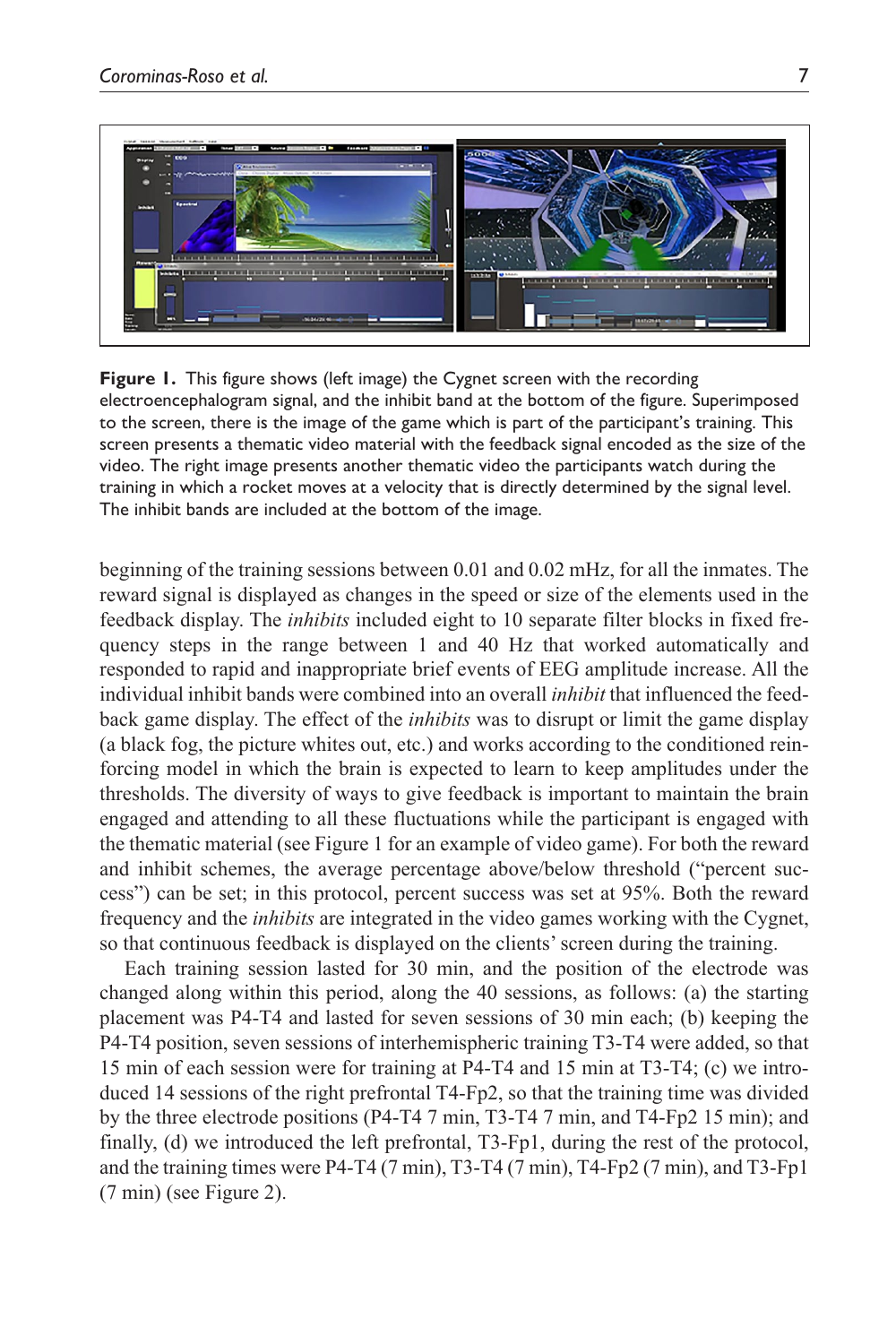

**Figure 2.** Flow diagram including participant selection and the different training sessions and electrode placements.

*Note.* MST = module for specialized treatment; NFB = neurofeedback.

For the sham feedback, a second NeuroAmp II® (CE Class IIa, FDA Class II) with two-channel EEG amplifier, integrated with the Cygnet® 2.0, was used. In this case, the EEG being recorded was not connected to the Cygnet software so that the feedback lacked the active core component associated to the EEG activity. The video games used were Dreamscapes series and a computer expert prepared the video games to be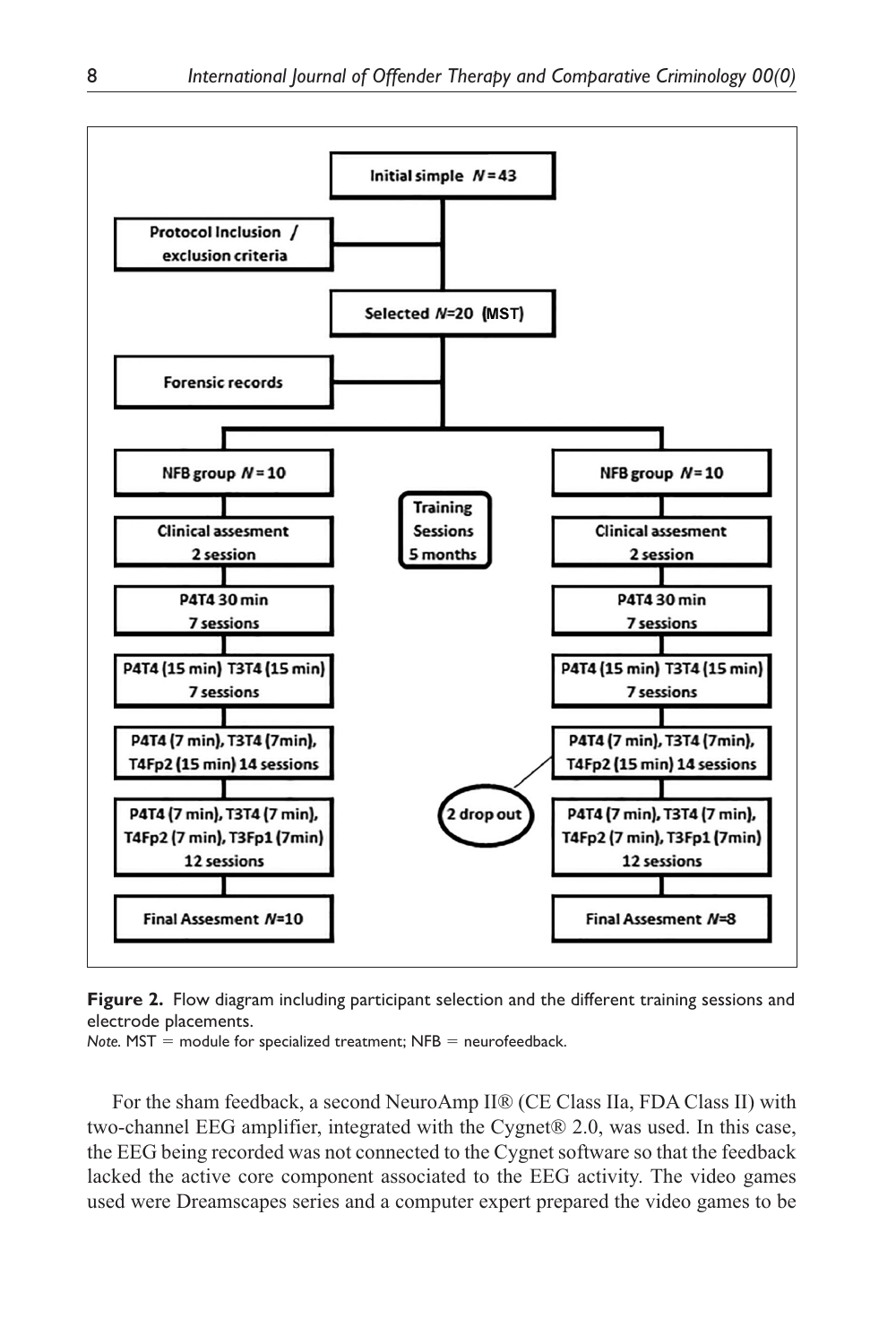used throughout the sessions in a similar way as the video games used in the real feedback. In actual fact, no manipulation of the video imagery was involved and the fluctuations appeared random. In the sham group, the electrodes were allocated at the same places and following the same sequence than in the NFB group (see Figure 2).

### *Procedure*

This protocol has been carried out in a module for special treatment needs (MST). The clinical assessment lasted for 2 days immediately before the start of the NFB treatment. On the first day, the clinical questionnaires (BIS-11, STAI, and HDRS) and the CPT were administered. A clinical psychologist assisted the inmates in completing the questionnaires to guarantee the reliability of the information. On the second day, clinical symptoms including insomnia, physical anxiety, depressive mood, mood instabilities, irritability, impulsivity, and attention/concentration were assessed and scored with Likert-type scales. In addition, these clinical symptoms were also recorded at the beginning of each treatment session just before NFB training, throughout the study. Both the NFB and sham groups were carried out by the same psychologist in the same physical environment, and all of them received the same instructions. During the sessions, all the participants were seated in a comfortable chair within a quiet room. After the electrodes were attached to the scalp and impedances were checked, the instructions were given to the participants: "Please pay attention to the elements in the screen. Do not do any special effort; just pay a relaxed attention. Enjoy the session." The participants were also asked to pay attention to their feelings and sensations during the session and to inform the psychologist if they noticed any discomfort in their body or in their brain. At the beginning of the first session, they were allowed to see their brain waves and how they change after a muscular movement or eye blink; this information also helped in keep their attention and their interest in the sessions.

The task for the psychologist responsible for the training was to follow the participant's reactions, to assure they kept involved in the sessions. The psychologist was also responsible for changing electrode position at the right moment (see Figure 2). By attending the NFB protocol, all the inmates (NFB and sham groups) received 2 extra hours per week of treatment, relative to the rest of the inmates not included in this protocol. This gave the inmates an extra benefit and contributed to maintain the interest in attending the protocol, even those included in the control group. At the end of the treatment, the clinical questionnaires (BIS-11, STAI, and HDRS) and the CPT were administered again with the help of a clinical psychologist.

### *Statistical Analyses*

To study the differences between the NFB and control groups in age and pattern of cocaine/heroin abuse, Mann–Whitney *U* test was executed to compare the differences between the NFB and control groups. The Likert-type scores for each clinical symptom (including insomnia, anxiety symptoms, depressive mood, mood instabilities, irritability, impulsivity, and attention/concentration) were averaged for each treatment session. The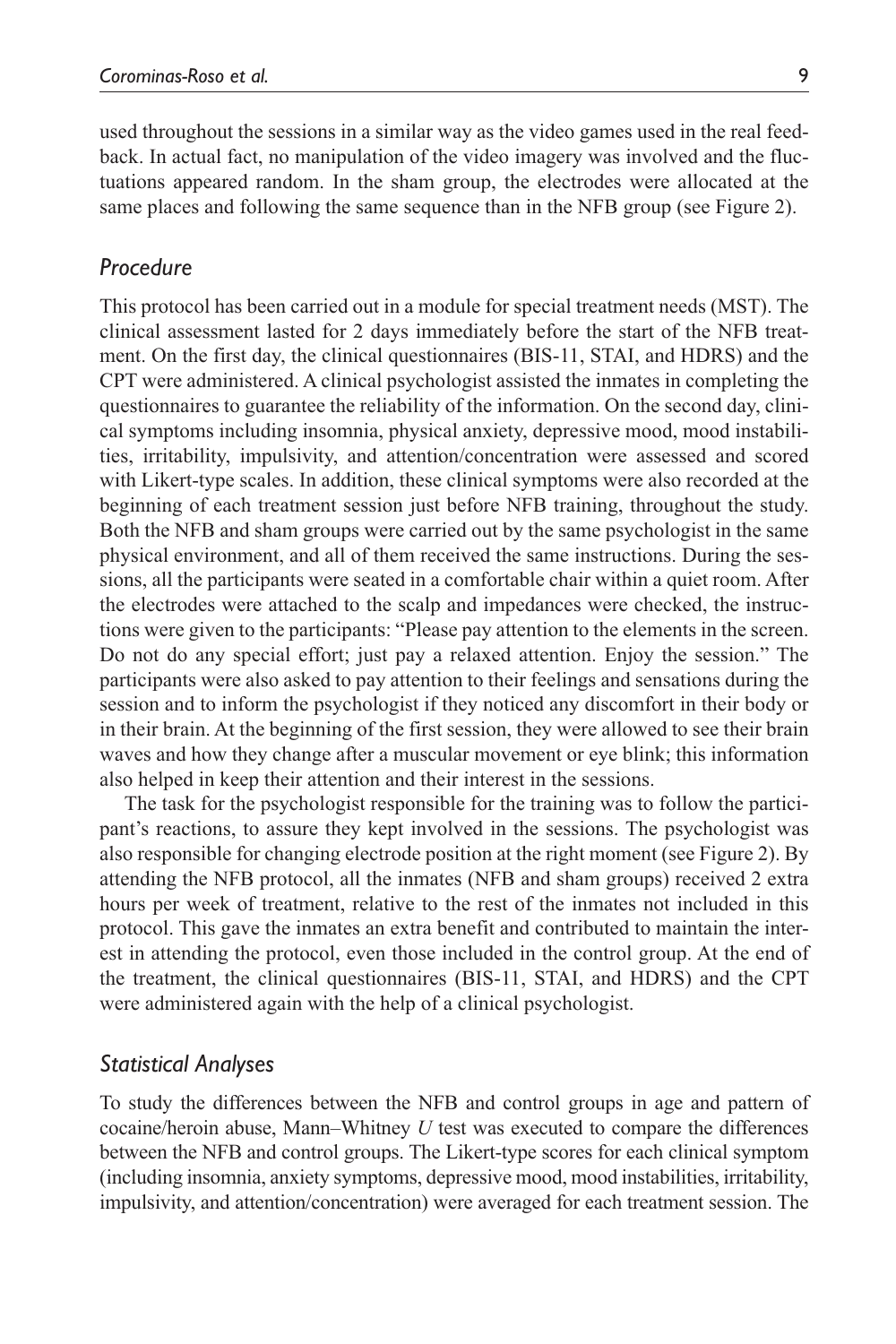resulting value "mean clinical state" was analyzed using repeated-measures analysis of variance (ANOVA) with two factors (the control and NFB treatment groups) as betweenparticipant factor, and "mean clinical state" at each time point (Mcs; 10 levels) as withinparticipant repeated-measures factor. For this analysis, 10 time points were used, that is, only one in four data were included in the analysis and two values per month along the 5 months of the treatment were introduced in the analysis. The Greenhouse–Geisser method was used to correct the degrees of freedom when the assumption of sphericity was not met, and post hoc Bonferroni corrections for multiple comparisons were applied. The *mean clinical state* along the treatment period was used to calculate the slope to compare treatment-associated changes. To study differences in "mean clinical state" between two time periods—Mcs1 and Mcs4 and between Mcs4 and Mcs10—and changes after treatment in anxiety measures (STAI) and depressive symptoms (HDRS) in both the NFB and control groups, the Wilcoxon test was applied.

To assess the changes in BIS measures (pre- vs. post-treatment), the nonparametric Wilcoxon test was applied for each subscale of the BIS-11 and the commission-error measure of the CPT, in each treatment group. Mann–Whitney *U* test was executed to compare the differences between the NFB and control groups and applied to each subscale of the BIS-11 and the commission-error measure of the CPT. Effect size was calculated (Klauer, 2001). Confidence intervals for statistical significance were always set at 5%. In all cases, the statistical package for social sciences (SPSS), version 20, has been used.

# **Results**

All the individuals completed the 40 sessions of the treatment except for two of the inmates in the sham group that were excluded from the protocol for behavioral reasons associated with their roles in the institution. The rest of the inmates behaved during the whole protocol according to what the institution expected from them, and all of them continued until the completion of the protocol.

# *Demographic and Clinical Characteristics*

There were no differences between the NFB and control groups in age, sociodemographic, or educational status. From the clinical point of view, 40% of the individuals in the NFB treatment group and 30% of the inmates in the control group were HIV positive. None of the participants had any psychiatric disease other than remittent drug addiction. The inmates reported their first contact with drugs at a very early age (between 8 and 17 years old); they had been poly-drug users, including cocaine, heroin, amphetamines, alcohol, and cannabis; and some of them started their drug use with inhalants. One of them had declared as alcohol addict, but the rest of the inmates announced themselves just as alcohol users. Currently, all of the inmates reported to have being abstinent from any drug of abuse except tobacco. There were no group differences regarding the age of their first contact with drugs, the age of starting abuse/ dependence of cocaine and/or heroin, or the number of years of cocaine/heroin abuse/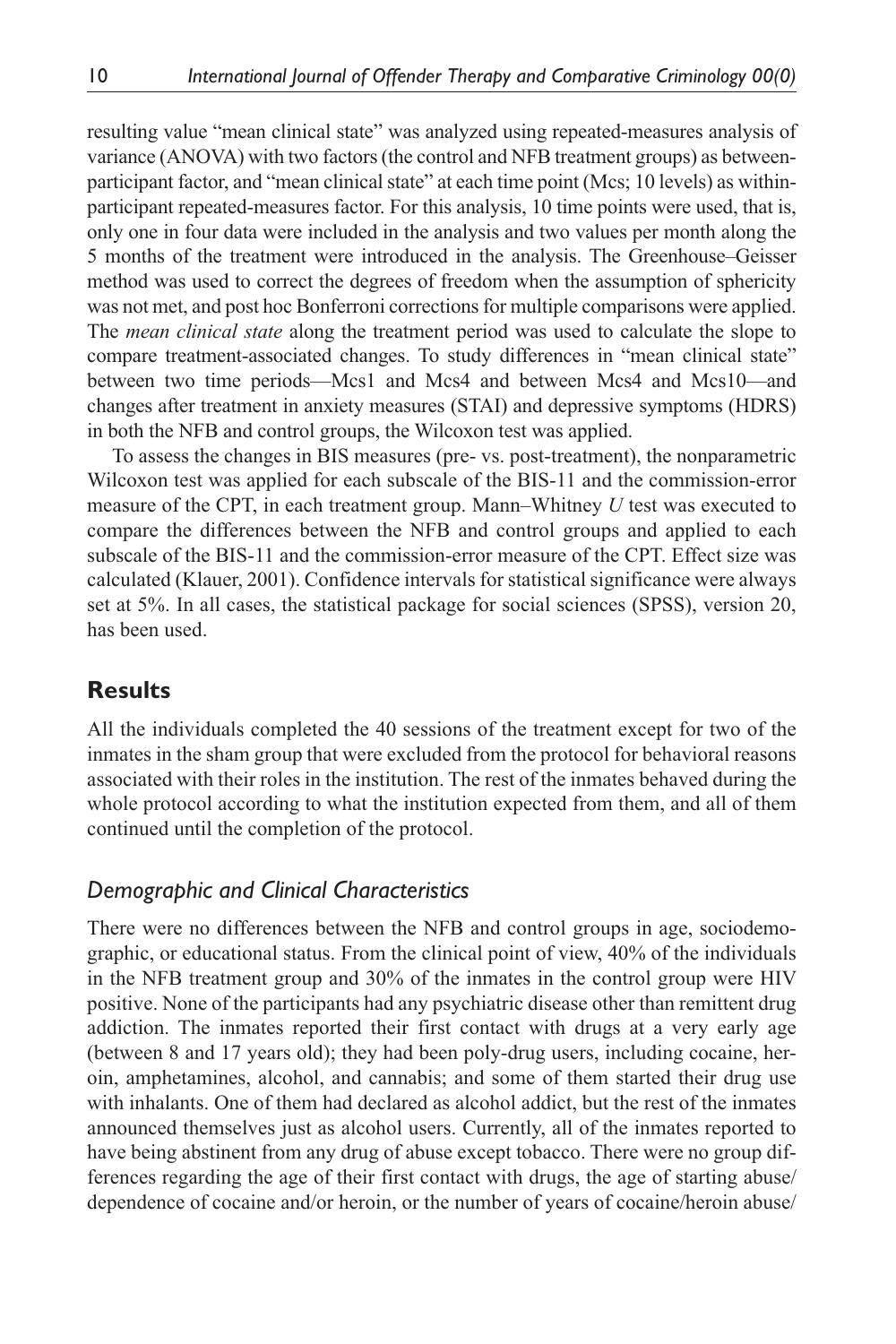| Parameter                      | Control<br>M(SD) | <b>NFB</b><br>M(SD) | Ζ        | Þ    |
|--------------------------------|------------------|---------------------|----------|------|
| Age                            | 39.05 (6.7)      | 37.1(5.7)           | $-1.100$ | .272 |
| Education                      | Primary school   | Primary school      |          |      |
| Sociodemographic status        | Low              | Low                 |          |      |
| <b>Estimated IQ</b>            | > 90             | > 90                |          |      |
| First contact with drugs (age) | 11.3(3.6)        | 10.4(2.8)           | 0.213    | .763 |
| Start abuse of COC/HER (age)   | 16.6(2.4)        | 15.2(3.1)           | 0.102    | .914 |
| Years of COC/HER abuse         | 17.2(7.6)        | 16.35(5.8)          | 0.112    | .812 |
| Preferential drug use          |                  |                     |          |      |
| COC(n)                         | 2                | 3                   |          |      |
| HER $(n)$                      | $\mathfrak{p}$   | $\overline{2}$      |          |      |
| $COC + HER(n)$                 | 6                | 5                   |          |      |
| <b>STAI</b>                    |                  |                     |          |      |
| State                          | 30.40(7.7)       | $28.60$ (11.1)      | $-0.151$ | .880 |
| Trait                          | 28.1(11.5)       | 29.40(7.7)          | $-0.114$ | .910 |
| <b>HDRS</b>                    | 18.70 (6.0)      | 17.20(8.0)          | $-0.495$ | .623 |

**Table 1.** Mean and Standard Deviation for Clinical Variables of the NFB and Control Groups Before the NFB Treatment. Z scores and significance values when comparing the NFB and control groups are also reported. NFB = neurofeedback;  $COC = cocaine$ ; HER = heroin; STAI = State–Trait Anxiety Inventory; HDRS = Hamilton Depression Rating Scale.

dependence. Although all the individuals have abused both cocaine and heroin, there were some differences in their preferred drug of abuse. Eleven individuals have abuse/ dependence of both cocaine and heroin, and four individuals were heroin dependent and only later in life abused cocaine. The other five individuals were cocaine and only later in life abused heroin. Due to the small number of individuals per group (relative to the pattern of consumption), the results of the inmates within each treatment group, NFB or control, were averaged together to study clinical characteristics and impulsivity changes. On the contrary, no differences in anxiety or depression were present before treatment, between the NFB and the control groups (see Table 1).

# *Clinical Follow-Up*

Repeated-measures analysis of "mean clinical state" including 10 time points and comparing the two treatment groups revealed a significant effect of group ( $F = 4.958$ ,  $df = 1, p = .039$ , and a significant effect of time  $(F = 16.02, df = 3.438, p = .000)$ and Group  $\times$  Time interaction ( $F = 3.32$ ,  $df = 3.438$ ,  $p = .021$ ). When analyzing group differences in each time point, there were no significant differences at point Mcs1 ( $t = 0.77$ ,  $p = .449$ ), Mcs2 ( $t = 0.65$ ,  $p = .522$ ), or Mcs3 ( $t = 1.19$ ,  $p = .248$ ). Symptom decrease in the NFB group relative to the control group was significant at Mcs4 (*t* = 2.28, *p* = .035), Mcs5 (*t* = 2.56, *p* = .020), Mcs6 (*t* = 2.18, *p* = .043),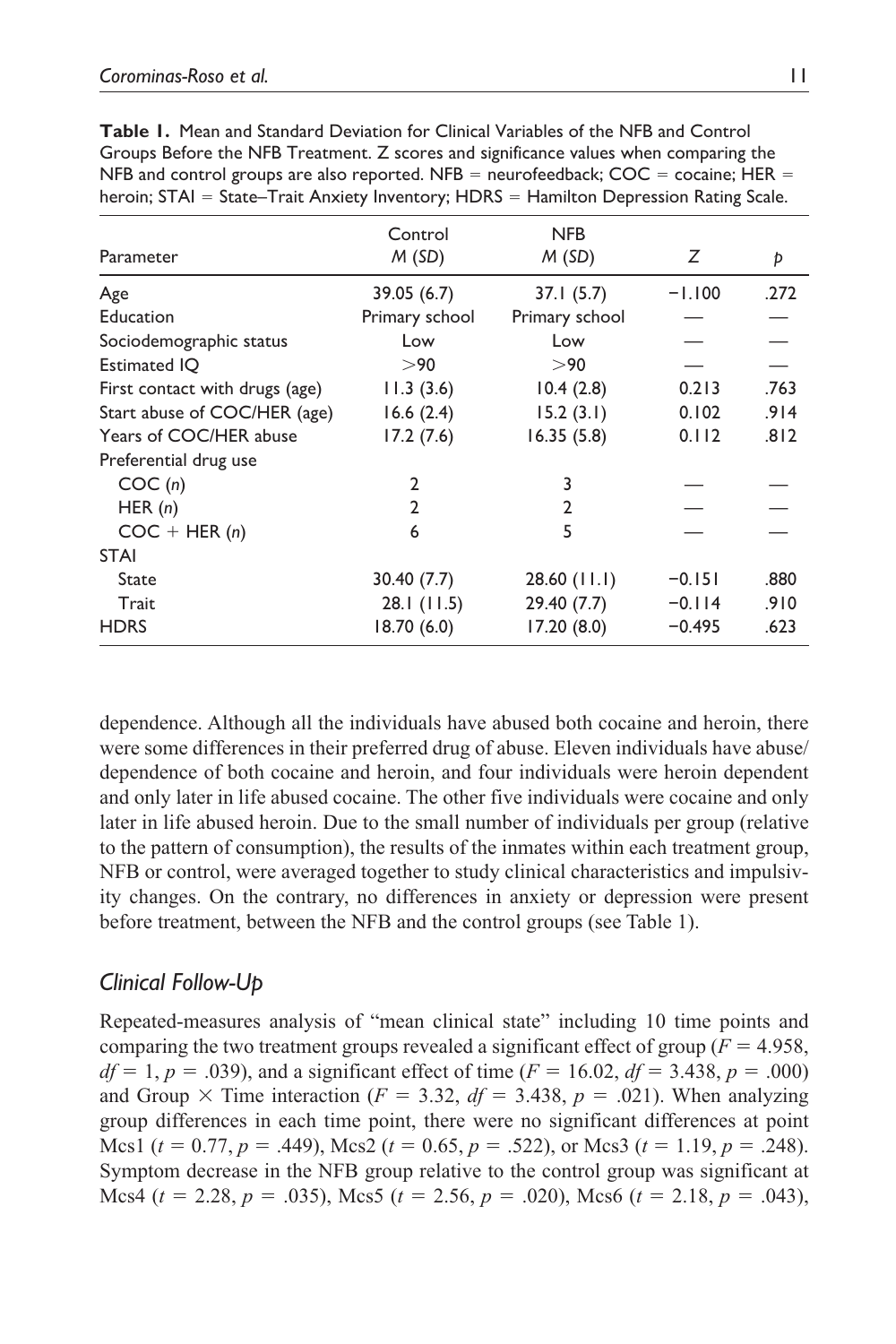

**Figure 3.** *Mean clinical state* over time for the NFB and control groups. *Note.* The average of clinical symptoms for all participants at each session is depicted over the treatment  $period.$  NFB  $=$  neurofeedback.

Mcs9 ( $t = 1.96$ ,  $p = .015$ ), or Mcs10 ( $t = 3.13$ ,  $p = .006$ ). Quasi-significant differences were present at Mcs7 ( $t = 1.96$ ,  $p = .065$ ) and Mcs8 ( $t = 2.05$ ,  $p = .055$ ).

As group differences appear to be significant at Mcs4 and remain significant at Mcs10, the Wilcoxon test was applied to study "mean clinical state" differences between two time periods: Mcs1 and Mcs4 and between Mcs4 and Mcs10, in both the NFB and control groups. In the NFB-treated group, there were significant differences in the two time periods: Mcs1 to Mcs4 ( $z = -2.81$ ,  $p = .005$ ) and Mcs4 to Mcs10 ( $z =$  $-2.71$ ,  $p = .007$ ). No significant differences were found between the same time points in the control group: Mcs1 to Mcs4 ( $z = -1.60$ ,  $p = .110$ ) and Mcs4 to Mcs10 ( $z =$ −0.54, *p* = .588). A significant improvement in depressive symptoms (HDRS: *p* = .008) and anxiety measures (STAI-state:  $p = .038$ ; STAI-trait:  $p = .019$ ) was observed in the NFB group at the end of the treatment, whereas no significant differences were found in the control group for depressive symptoms (HDRS:  $p = .141$ ) or anxiety-trait measures (STAI-trait:  $p = .495$ ). Nevertheless, a significant decrease was found in anxiety-state measures (STAI-state:  $p = .017$ ) in the control group. Figure 3 shows that symptoms change along the treatment sessions for the NFB and the control groups, respectively; the average of clinical symptoms for all participants at each session is depicted over the treatment period (5 months). A trend line is included to show change over time for NFB (slope: –34.8%) and control (slope: –13.7%) groups.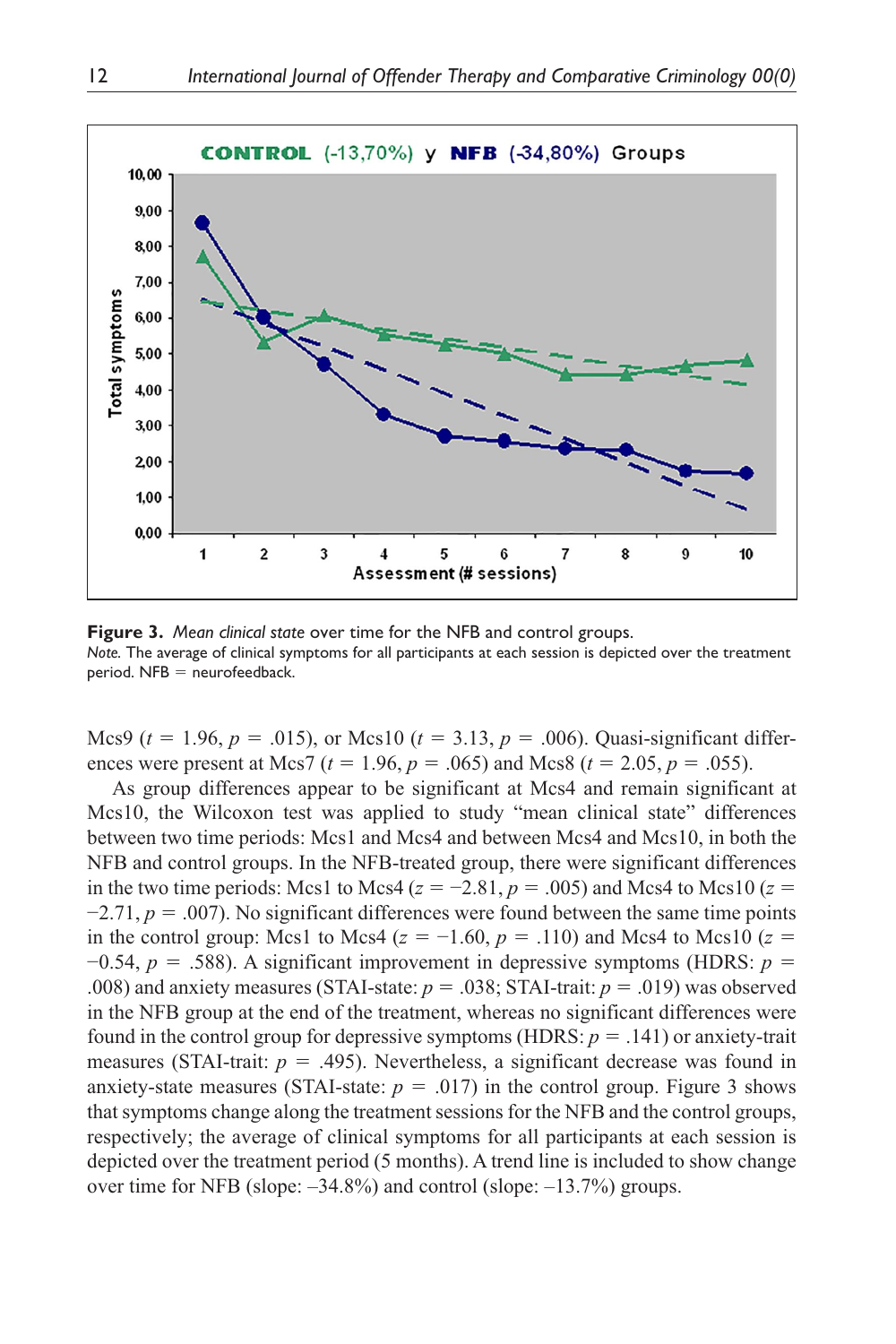| Name            | Drug group      | Pre $(n)$    | Post $(n)$ |
|-----------------|-----------------|--------------|------------|
| Control group   |                 |              |            |
| Quetiapine      | Antipsychotic   |              | 6          |
| Mirtazapine     | Antidepressant  |              |            |
| Clonazepam      | Benzodiazepine  |              |            |
| Alprazolam      | Benzodiazepine  |              |            |
| Clorazepate     | Benzodiazepine  | 4            |            |
| Diazepam        | Benzodiazepine  | $\mathbf{2}$ |            |
| Methylphenidate | Psychostimulant | 2            |            |
| NFB group       |                 |              |            |
| Quetiapine      | Antipsychotic   | 2            |            |
| Trazodone       | Antidepressant  | 2            | $2$ Hd     |
| Mirtazapine     | Antidepressant  |              | 0          |
| Fluoxetine      | Antidepressant  |              | Hd         |
| Clorazepate     | Benzodiazepine  | 2            |            |
| Diazepam        | Benzodiazepine  | 4            |            |
| Alprazolam      | Benzodiazepine  |              |            |
| Lormetazepam    | Benzodiazepine  | 2            |            |
| Methylphenidate | Psychostimulant | 0            |            |

**Table 2.** Number of Persons Being Under Medication in the Assessments Before (Pre-) and After (Post-) Treatment, in the NFB and the Control Groups.

 $Note.$  NFB  $=$  neurofeedback;  $Hd =$  half dose.

At the beginning of the protocol, all participants were under psychotropic medication, whereas at the end of the treatment, the lowering of dosage medication was larger in the NFB group compared with the control group (see Table 2).

## *Changes in Impulsivity After NFB Treatment*

*Barratt Impulsivity Scale.* No significant differences were found in the control group between the pre- and post-treatment BIS-11 measures. Mann–Whitney *U* test showed significant differences between the NFB and the control groups after the NFB treatment, for Attentional subscale of BIS-11 ( $p = .01$ ), and a tendency toward a significant effect for global-BIS ( $p = .02$ ), after Bonferroni correction. Effect size for mean differences of groups within the pre–post control design showed a moderate to high effect for the attentional, nonplanning, and global-BIS (see Table 3).

*Commission errors.* In the NFB-treated group, there was a significant decrease in the commission-error scores, both in the H1 ( $p = .017$ ) and the H2 ( $p = .036$ ) stages of the test, when comparing the pre- and the post-test scores. After Bonferroni correction, only the decrease of the H1 stage remains significant. No significant differences were seen in the control group in any of these scores (see Table 3).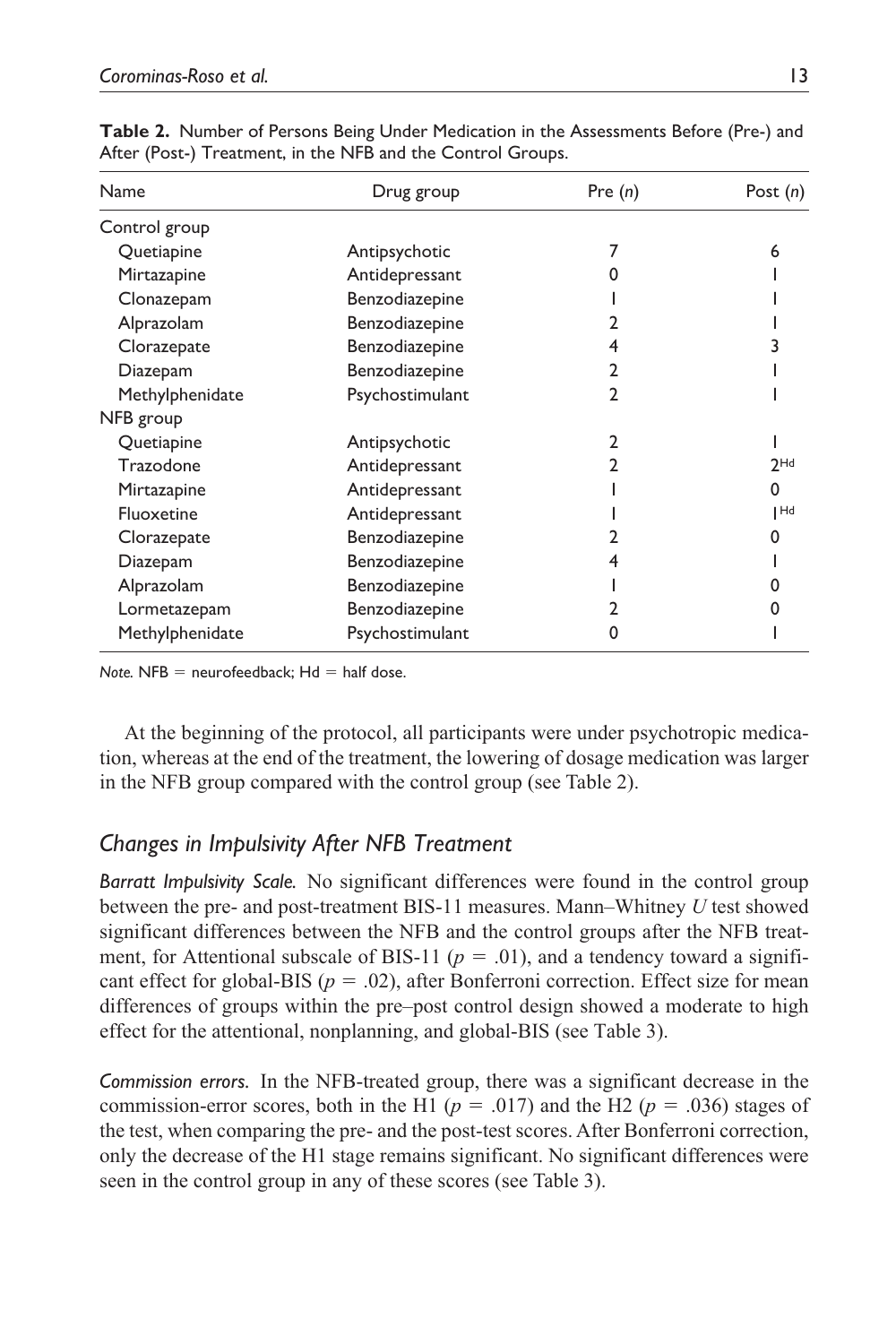| <b>Table 3.</b> Mean and Standard Deviation for the Cognitive, Motor, Nonplanned, and Global    |  |
|-------------------------------------------------------------------------------------------------|--|
| Scales for the BIS-11 and Err-Comm-H1 and Err-Comm-H2 Scores Obtained Before (Pre-)             |  |
| and After (Post-) Treatment in the NFB and the Control Groups (Wilcoxon's Test). Z scores       |  |
| and the significance value (p), comparing the NFB and the control groups (effect size dKorr for |  |
| mean differences of groups has included Mann-Whitney U test), are also reported. BIS = Barratt  |  |
| $Impulsiveness Scale; NFB = neurofeedback.$                                                     |  |

|                         | Pre           | Post          | Pre-post |         |
|-------------------------|---------------|---------------|----------|---------|
| Parameter               | M(SD)         | M(SD)         | Ζ        | Þ       |
| Control group $(n = 8)$ |               |               |          |         |
| Cog-BIS                 | 17.60 (4.48)  | 16.50(2.39)   | $-0.91$  | .362    |
| Motor-BIS               | 20.30(6.13)   | 15.63 (6.84)  | $-1.52$  | .128    |
| Nonplan-BIS             | 19.50(5.63)   | 17.00 (6.00)  | $-1.02$  | .307    |
| Global-BIS              | 57.40 (12.93) | 49.87 (14.18) | $-1.69$  | .091    |
| Err-Comm-HI             | 7.44 (10.92)  | 5.14(8.65)    | $-1.36$  | .175    |
| Err-Comm-H2             | 9.11(15.53)   | 5.00(6.35)    | 0.94     | .351    |
| NFB group $(n = 10)$    |               |               |          |         |
| Cog-BIS                 | 13.90(6.08)   | 11.80(4.80)   | $-1.12$  | .262    |
| Motor-BIS               | 14.50(5.76)   | 11.70(4.55)   | $-1.52$  | .128    |
| Nonplan-BIS             | 19.10(5.02)   | 14.10(4.41)   | $-2.41$  | $.016*$ |
| Global-BIS              | 49.10 (11.02) | 37.90 (9.00)  | $-2.19$  | .028    |
| Err-Comm-HI             | 3.90(5.09)    | 1.66(3.57)    | $-2.39$  | $.017*$ |
| Err-Comm-H2             | 5.33(7.31)    | 1.66(1.32)    | $-2.10$  | .036    |

|             | Þ                | Effect size $d_{\text{Korr}}$ pre-post control |
|-------------|------------------|------------------------------------------------|
| Cog-BIS     | $.01**$          | 0.49                                           |
| Motor-BIS   | .23              | 0.30                                           |
| Nonplan-BIS | .41              | 0.48                                           |
| Global-BIS  | .02 <sup>a</sup> | 0.51                                           |
| Err-Comm-HI | .25              | 0.14                                           |
| Err-Comm-H2 | .35              | 0.46                                           |

<sup>a</sup>Quasi-significant.

\* Significance level at .01 after Bonferroni correction.

# **Discussion**

To our knowledge, this is the first study using an NFB protocol based on the Othmer method to treat impulsivity in offenders who have been abstinent for at least 8 months and also had symptoms of anxiety and depression. Both groups, the NFB and the control, were equivalent at the beginning of the protocol, that is, there were no significant differences in measures of anxiety, depression, or impulsivity, in age or in educational and sociodemographic status. All the inmates in the NFB group got benefit from the treatment according to the improvement of their clinical symptoms, and this benefit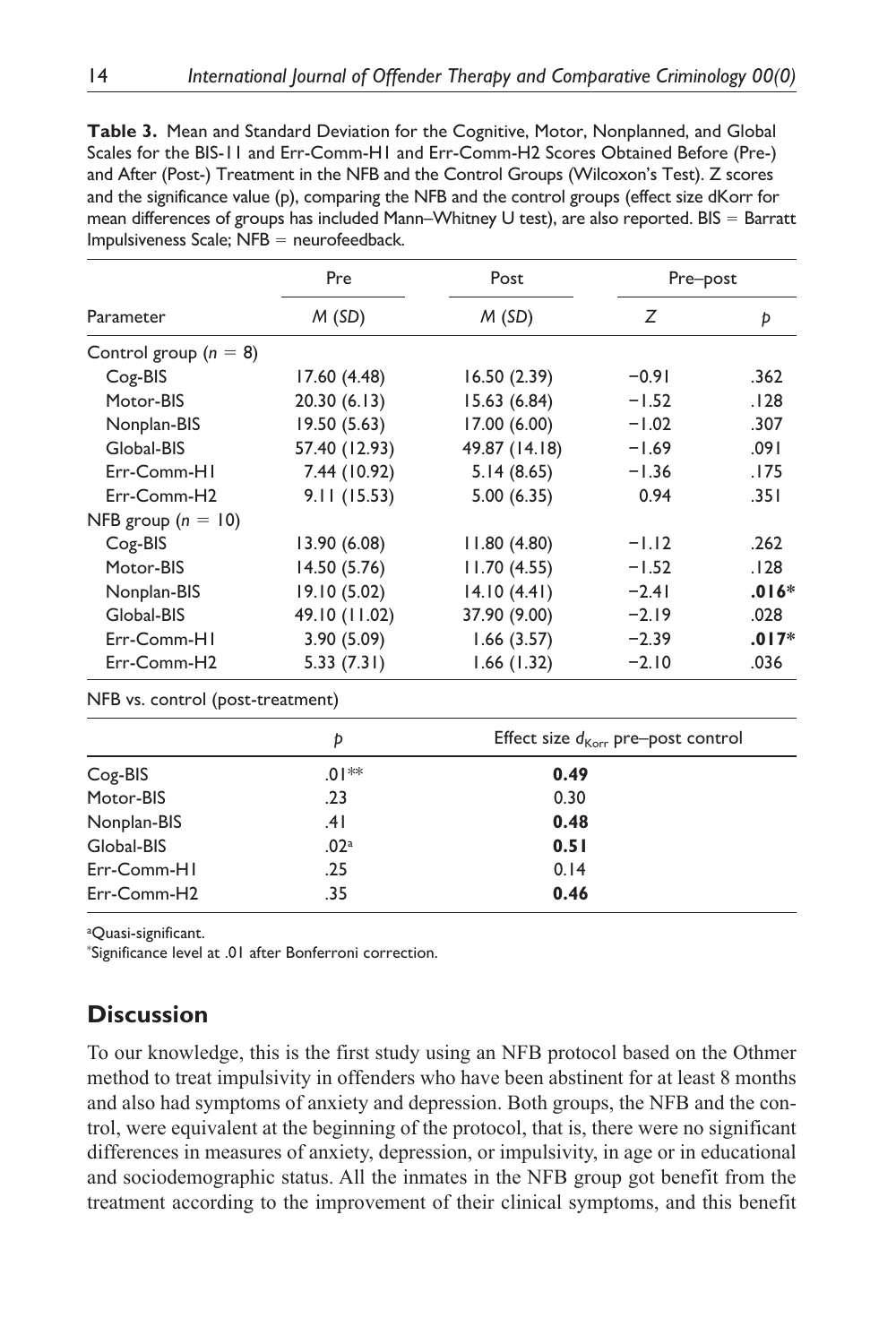was higher than in the control group. The current results are equivalent to those reported by a recent study reporting an improvement in behavior and impulsivity in a small group of forensic psychiatric individuals (Fielenbach et al., 2019).

When analyzing the evolution of the clinical symptoms from the temporal perspective along the period of treatment, there were two clearly differentiated periods: first one, from the beginning (Mcs1) to Session 16 (Mcs4), with significant between-group differences in the "mean clinical state." In addition, at Mcs4, there was a significant improvement in the NFB-treated group (Mcs1–Mcs4) relative to the control group. Another differentiated time period was found between Mcs4 and Mcs10, with significant differences between both treatment groups, and a significant improvement between Mcs4 and Mcs10 in the NFB but not in the control group. The decrease in depressive symptoms measured with the HDRS and in STAI-related anxiety measures supports the recovery of clinical symptoms and the enhancement in the well-being in this population, with the NFB treatment. This improvement is more clinically relevant when considering that people in the NFB group reduced the dosage or even withdraw their psychotropic medication at a higher rate than the control group during the treatment period. The improvement of clinical symptoms of anxiety and depression is also crucial in preventing relapse in cocaine- and heroin-abstinent patients (Corominas et al., 2010; DiGirolamo et al., 2017; Hasin et al., 2002). The current results are in line with a previous study reporting that the Othmer method was useful in restoring sympathetic imbalance in the general population (Altan et al., 2016).

Regarding impulsivity, the Nonplanning subscale of the BIS-11 showed an improvement in the NFB group with a middle effect size, similar to that of the Attentional subscale. The Nonplanning and the Attentional subscales are thought to be associated to impulsive choice or decision making (Patton et al., 1995; Winstanley et al., 2006), and from the neurobiological point of view, impulsive decision making has been linked to functional deficits in the orbitofrontal and the ventromedial PFC, including the frontal pole (see Winstanley et al., 2006, for discussion). This background is relevant because these brain regions have also been associated, at least in part, to neurobiological deficits underlying addiction (London et al., 2000; Stapleton et al., 1995; Volkow et al., 1992; Volkow & Fowler, 2000). Regarding behavioral tests, there was also a significant improvement in the Error Commission subscale of the CPT, a neurocognitive test associated to motor impulsivity (Dalley et al., 2011). The differential evolution between motor and nonplanning measures of impulsivity could be due to differences in brain areas underlying both kinds of impulsive measures or even to limitations of the study due to the small sample size. In this regard, there had been some interindividual differences in the addiction profile that might have contributed to differences in the evolution of motor and nonplanning measures, in response to the NFB treatment. It is also important to mention here that the modulation of impulsivity was present even taking into account that antidepressant or antipsychotic medication used to improve impulsive behavior was reduced or withdrawn during the treatment with NFB. On the contrary, and taking into account that by the time of the current protocol the inmates had been abstinent between 8 and 30 months, the decrease in impulsivity can be attributed to improvement of long-term consequences of drug abuse that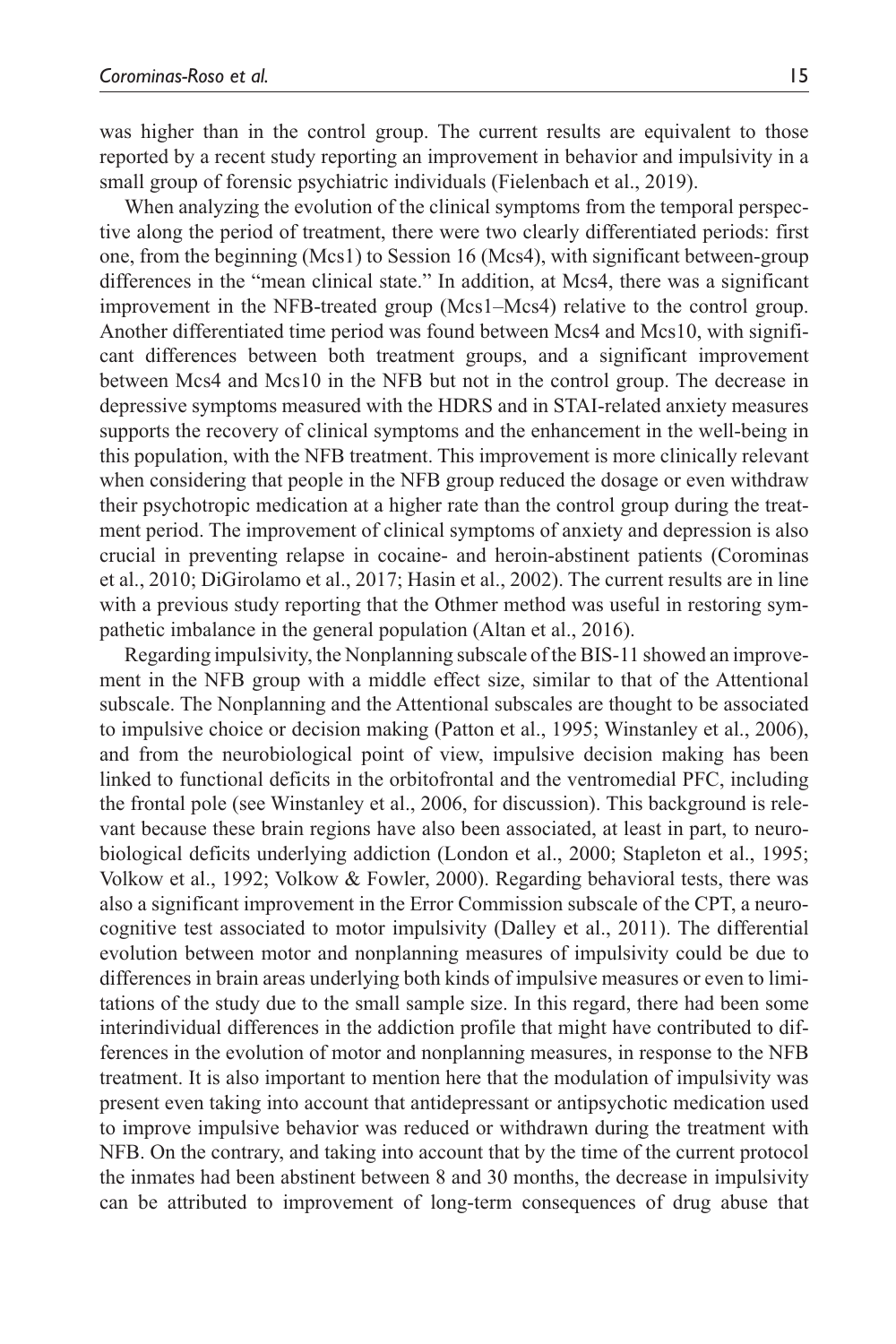continue to take place even after long-term abstinence (Cadaveira et al., 1994), or even to a decrease in impulsivity itself, as have been also reported in people with ADHD (Gevensleben et al., 2009; Strehl et al., 2006). These results are relevant because the modulation of impulsivity is crucial to prevent relapse in cocaine (Bell et al., 2014; Economidou et al., 2009; McHugh et al., 2013) or heroin (Fareed et al., 2017; Li et al., 2013; Su et al., 2015) consumption. In addition, impulsivity and substance misuse are often associated to criminal offending, and reducing these symptoms might be important in reducing recidivism in offending behavior. It is important to take into account that the inmates had limited their access to drugs of abuse, and hence, the current results are not comparable with other authors such as Hulka et al. (2015), who assessed trait and behavioral impulsivity in cocaine addicts during withdrawal.

The results of the current study are in line with those by Scott et al., who reported a significant improvement in impulsivity after 10 to 20 sessions of combined theta/ beta and SMR NFB protocol (Scott et al., 2005). Although the current study also included a group of poly-substance-dependent individuals, both samples have crucial differences because Scott included active drug abusers and the current protocol involves long-term abstinence. Other authors in this field, although reporting positive effects of NFB in drug consumption, do not specifically assess the effects over impulsivity (Dehghani-Arani et al., 2013; Horrell et al., 2010; Rostami & Dehghani-Arani, 2015). The results of the current study are also in line with those that assessed the effects of NFB over impulsivity in patients with ADHD (Arns, Feddema, & Kenemans, 2014; Bluschke et al., 2016; Gevensleben et al., 2009). The protocols including children and adults with ADHD are relevant to the current study because impulsivity is one of the core symptoms of this disorder (Biederman et al., 1996; Ramos-Quiroga et al., 2014) and ADHD is overrepresented in forensic populations (Woicik et al., 2017). ADHD characterizes by hypo-activation of the frontal cortex, low brain activation in the right inferior PFC, the precuneus and cingulate gyrus, and dysfunction of the fronto-striatal system (Castellanos et al., 1996; Rubia et al., 2005), most of the brain regions associated to impulsivity. Moreover, the results of our study are in line with the report from Konicar et al. who addressed impulsivity in a sample of psychopathic individuals. Konicar reported an improvement in impulsive behavior after training with 15 SCP-based NFB sessions (Konicar et al., 2015). Despite the differences between the two study samples, long-term abstinent inmates and psychopathic individuals have in common their impulsivity and, from the neurobiological point of view, also share deficits of the prefrontal function underlying inhibitory control (da Cunha-Bang et al., 2017).

Despite all these positive results, recent studies based on double-blind designs have reported that NFB was not superior to sham feedback in improving neurocognitive functioning and impulsivity, and suggested that unspecific factors might be driving the clinical improvement reported in previous studies (Bink et al., 2014; Logemann et al., 2010; Schönenberg et al., 2017). In the understanding of these discrepancies, in addition of the criticisms that double-blind designs have received (Arns, Heinrich, & Strehl, 2014; Lansbergen et al., 2011), the characteristics of the study population are also to be taken into account. Most of these studies were conducted in patients with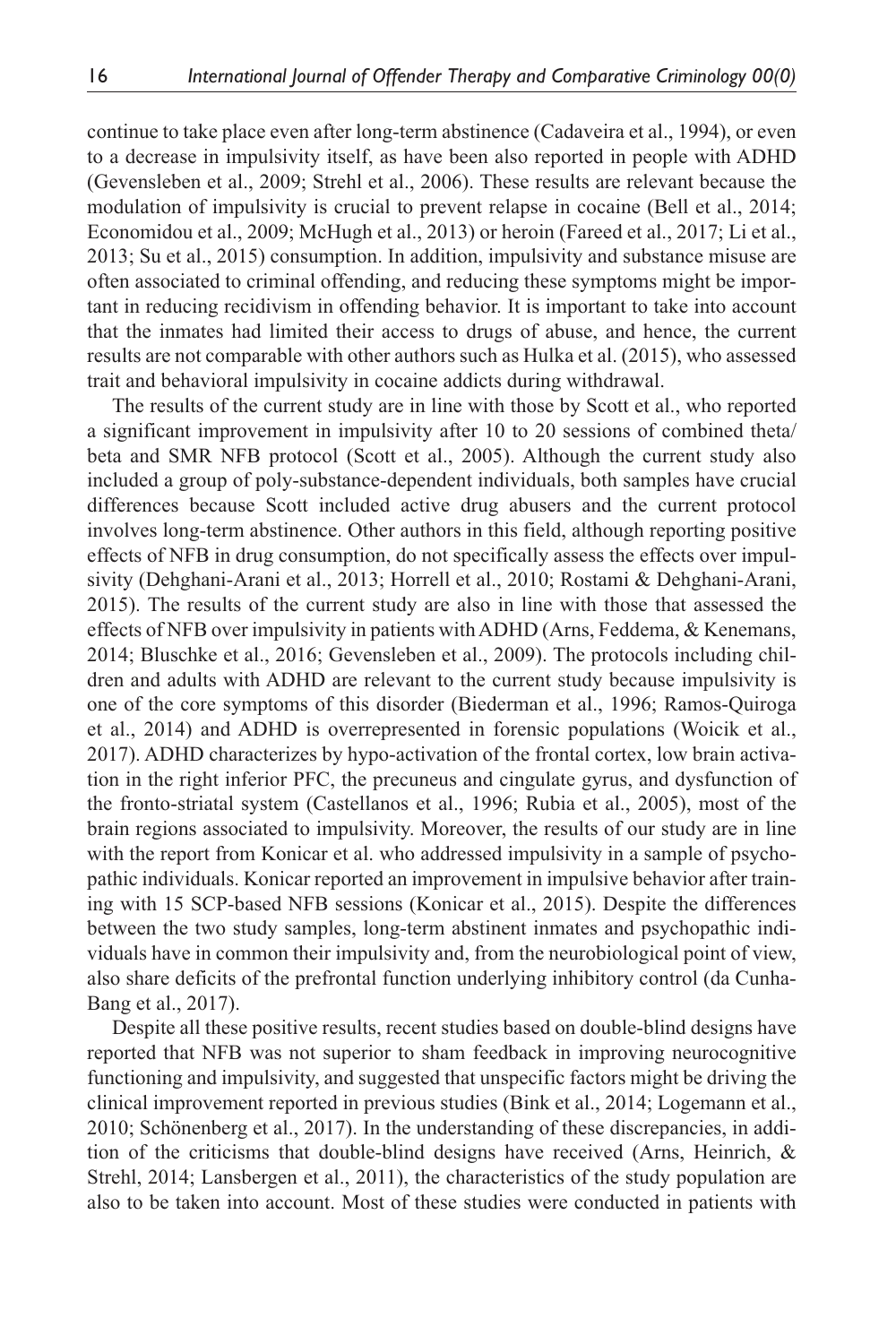ADHD, a neurodevelopmental disorder that in most cases persists into adulthood (Bink et al., 2014; Logemann et al., 2010; Schönenberg et al., 2017), or primary insomnia (Schabus et al., 2017). The current study population included long-term abstinent addicts, and in these patients, impulsivity is not only a primary condition but also a consequence of the consumption. This leads to suggest that NFB might be more effective with acquired deficits that might be more susceptible of being reversed.

Some limitations of the current study are to be mentioned. First, due to the small sample size, these results are only preliminary. A second limitation is related with the use of Likert-type scales that are useful to assess very short-term repeated measures, although they are somehow unspecific. Third, those issues associated to the closed environment where the study has been conducted. On one hand, the fact that the inmates' life together would introduce some "contagion effect" might influence the evolution of both study groups, reducing their differences. On the other hand, this environment would affect the ecological validity of the study. The freedom of the inmates was limited, so we do not know the results of the treatment if the inmates would had to face their daily life in freedom. Finally, even taking into account that the EEG measures are not pathognomonic of any psychiatric disease and cannot be used as primary markers, to measure the NFB effects based on the EEG parameters would have been important. Nevertheless, authors such as Egner et al. (2004), Arns et al. (2012), and Mayer et al. (2015) only reported behavioral changes after NFB training, whereas changes in EEG frequencies were not significant. These data suggest that focusing on clinical improvement can be a good criterion to assess the effects of NFB training.

# **Conclusion**

Our results suggest that NFB is better than placebo in the modulation of impulsivity in this population of long-term abstinent cocaine- and heroin-dependent individuals, and the improvement of impulsivity is crucial to prevent relapse, not only in substance misuse but also in offending behavior. In addition, it is also important to mention the improvement of clinical symptoms of anxiety and depressive mood, suggesting that NFB is also useful to improve the general well-being in this population. The nonplanning measures of impulsivity, closely associated to the PFC function, showed larger improvement than motor measures. On the contrary, the clinical profile is also very important to understand the results of an NFB study. Future studies with larger sample sizes to study the long-term NFB effects over impulsive and addictive behavior would be needed.

## **Declaration of Conflicting Interests**

The author(s) declared no potential conflicts of interest with respect to the research, authorship, and/or publication of this article.

## **Funding**

The author(s) received no financial support for the research, authorship, and/or publication of this article.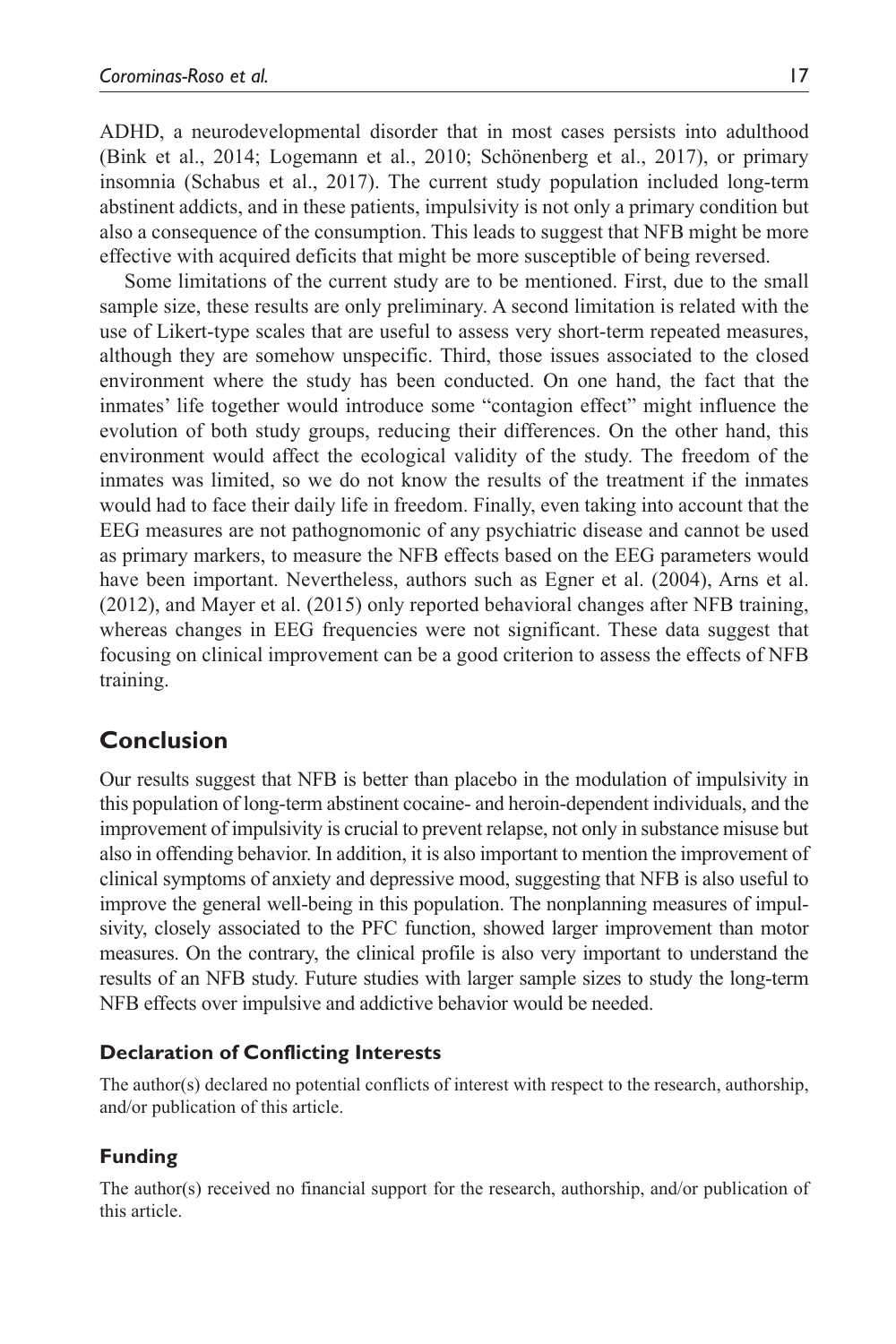#### **ORCID iDs**

M. Corominas-Roso **D** <https://orcid.org/0000-0002-8367-2018> C. Roncero **D** <https://orcid.org/0000-0003-1421-7385>

### **References**

- Adams, T., Rapinda, K. K., Frohlich, J. R., O'Connor, R. M., & Keough, M. T. (2019). Impulsivity moderates the effect of social anxiety on in-lab alcohol craving. *Addictive Behaviors*, *97*, 70–76.<https://doi.org/10.1016/j.addbeh.2019.05.025>
- Altan, S., Berberoglu, B., Canan, S., & Dane, Ş. (2016). Effects of neurofeedback therapy in healthy young subjects. *Clinical and Investigative Medicine/Medecine Clinique et Experimentale*, 39(6), 27496. <http://www.ncbi.nlm.nih.gov/pubmed/27917787>
- American Psychiatric Association. (2000). *Diagnostic and statistical manual of mental disorders* (4th ed., text rev.).
- Arns, M., Drinkenburg, W., & Leon Kenemans, J. (2012). The effects of QEEG-informed neurofeedback in ADHD: An open-label pilot study. *Applied Psychophysiology and Biofeedback*, *37*(3), 171–180. <https://doi.org/10.1007/s10484-012-9191-4>
- Arns, M., Feddema, I., & Kenemans, J. L. (2014). Differential effects of theta/beta and SMR neurofeedback in ADHD on sleep onset latency. *Frontiers in Human Neuroscience*, *8*, Article 1019. <https://doi.org/10.3389/fnhum.2014.01019>
- Arns, M., Heinrich, H., & Strehl, U. (2014). Evaluation of neurofeedback in ADHD: The long and winding road. *Biological Psychology*, *95*, 108–115. [https://doi.org/10.1016/j.biopsy](https://doi.org/10.1016/j.biopsycho.2013.11.013)[cho.2013.11.013](https://doi.org/10.1016/j.biopsycho.2013.11.013)
- Barratt, E. S. (1967). Perceptual-motor performance related to impulsiveness and anxiety. *Perceptual and Motor Skills*, 25(2), 485–492.<http://www.ncbi.nlm.nih.gov/pubmed/6080627>
- Barratt, E. S., Stanford, M. S., Kent, T. A., & Felthous, A. (1997). Neuropsychological and cognitive psychophysiological substrates of impulsive aggression. *Biological Psychiatry*, 41(10), 1045–1061.<http://www.ncbi.nlm.nih.gov/pubmed/9129785>
- Bechara, A., Tranel, D., Damasio, H. (2000). Characterization of the decision-making deficit of patients with ventromedial prefrontal cortex lesions. *Brain*, 123(11), 2189–202. [https://doi.](https://doi.org/10.1093/brain/123.11.2189) [org/10.1093/brain/123.11.2189](https://doi.org/10.1093/brain/123.11.2189)
- Bell, R. P., Garavan, H., & Foxe, J. J. (2014). Neural correlates of craving and impulsivity in abstinent former cocaine users: Towards biomarkers of relapse risk. *Neuropharmacology*, *85*, 461–470. <https://doi.org/10.1016/j.neuropharm.2014.05.011>
- Biederman, J., Faraone, S., Milberger, S., Guite, J., Mick, E., Chen, L., Mennin, D., Marrs, A., Ouellette, C., Moore, P., Spencer, T., Norman, D., Wilens, T., Kraus, I., & Perrin, J. (1996). A prospective 4-year follow-up study of attention-deficit hyperactivity and related disorders. *Archives of General Psychiatry*, 53(5), 437–446. [http://www.ncbi.nlm.nih.gov/](http://www.ncbi.nlm.nih.gov/pubmed/8624187) [pubmed/8624187](http://www.ncbi.nlm.nih.gov/pubmed/8624187)
- Bink, M., van Nieuwenhuizen, C., Popma, A., Bongers, I. L., & van Boxtel, G. J. M. (2014). Neurocognitive effects of neurofeedback in adolescents with ADHD. *The Journal of Clinical Psychiatry*, *75*(5), 535–542.<https://doi.org/10.4088/JCP.13m08590>
- Birbaumer, N., Elbert, T., Canavan, A. G., & Rockstroh, B. (1990). Slow potentials of the cerebral cortex and behavior. *Physiological Reviews*, 70(1), 1–41. [http://www.ncbi.nlm.](http://www.ncbi.nlm.nih.gov/pubmed/2404287) [nih.gov/pubmed/2404287](http://www.ncbi.nlm.nih.gov/pubmed/2404287)
- Bluschke, A., Broschwitz, F., Kohl, S., Roessner, V., & Beste, C. (2016). The neuronal mechanisms underlying improvement of impulsivity in ADHD by theta/beta neurofeedback. *Scientific Reports*, *6*, 31178.<https://doi.org/10.1038/srep31178>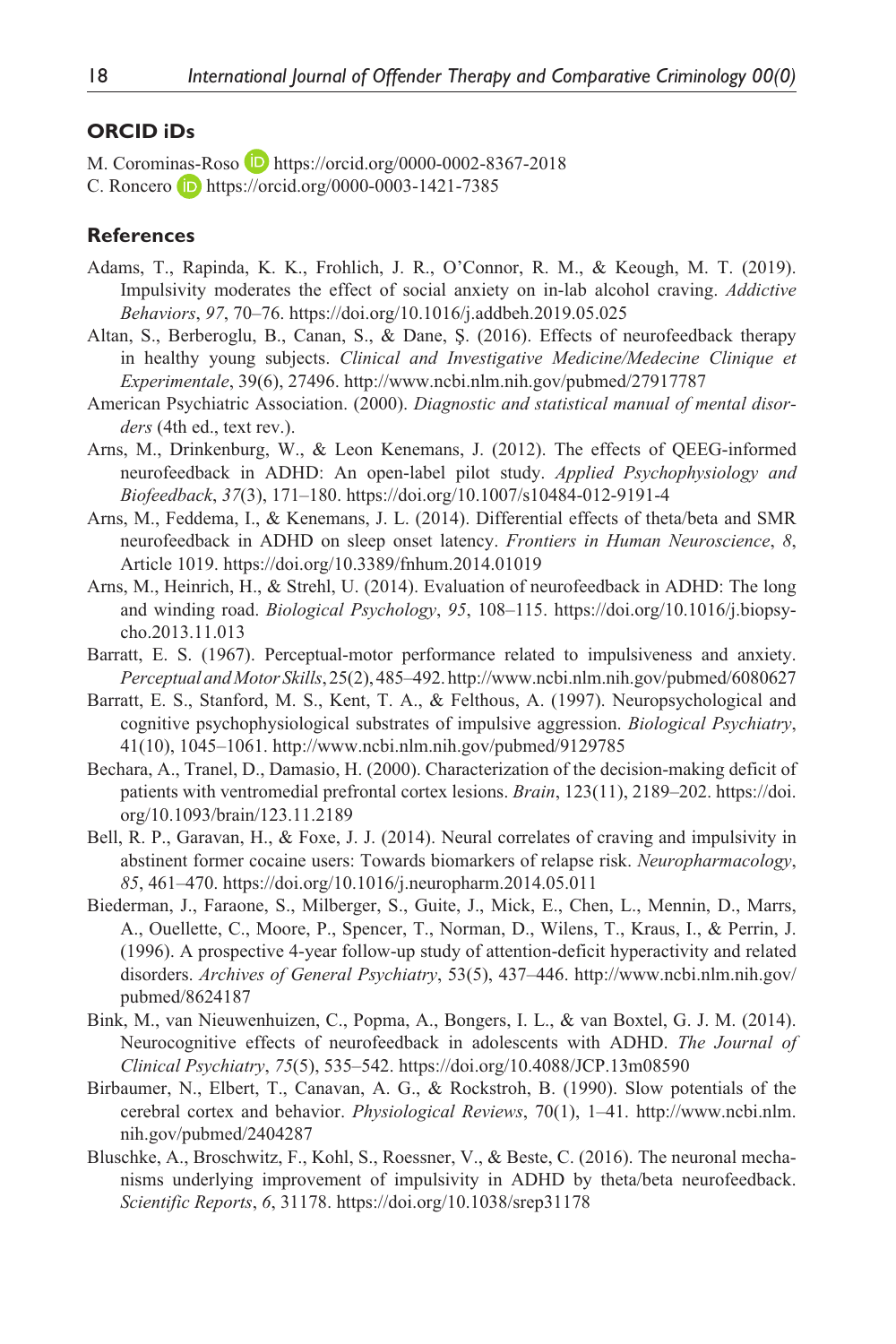- Bornovalova, M. A., Daughters, S. B., Hernandez, G. D., Richards, J. B., & Lejuez, C. W. (2005). Differences in impulsivity and risk-taking propensity between primary users of crack cocaine and primary users of heroin in a residential substance-use program. *Experimental and Clinical Psychopharmacology*, *13*(4), 311–318. [https://doi.org/10.1037/1064-](https://doi.org/10.1037/1064-1297.13.4.311) [1297.13.4.311](https://doi.org/10.1037/1064-1297.13.4.311)
- Boyle, E. B. (1993). Impulsivity and DSM-III-R personality disorders. *Personality and Individual Differences*, *14*, 609–611.
- Cadaveira, F., Corominas, M., Rodríguez Holguín, S., Sánchez-Turet, M., & Grau, C. (1994). Reversibility of brain-stem evoked potential abnormalities in abstinent chronic alcoholics: One year follow-up. *Electroencephalography and Clinical Neurophysiology*, 90(6), 450–455.<http://www.ncbi.nlm.nih.gov/pubmed/7515788>
- Castellanos, F. X., Giedd, J. N., Marsh, W. L., Hamburger, S. D., Vaituzis, A. C., Dickstein, D. P., Sarfatti, S. E., Vauss, Y. C., Snell, J. W., Lange, N., Kaysen, D., Krain, A. L., Ritchie, G. F., Rajapakse, J. C., & Rapoport, J. L. (1996). Quantitative brain magnetic resonance imaging in attention-deficit hyperactivity disorder. *Archives of General Psychiatry*, 53(7), 607–616.<http://www.ncbi.nlm.nih.gov/pubmed/8660127>
- Chester, D. S., Lynam, D. R., Milich, R., Powell, D. K., Andersen, A. H., & DeWall, C. N. (2016). How do negative emotions impair self-control? A neural model of negative urgency. *NeuroImage*, *132*, 43–50.<https://doi.org/10.1016/j.neuroimage.2016.02.024>
- Clarke, T.-K., Ambrose-Lanci, L., Ferraro, T. N., Berrettini, W. H., Kampman, K. M., Dackis, C. A., Pettinati, H. M., O'Brien, C. P., Oslin, D. W., & Lohoff, F. W. (2012). Genetic association analyses of PDYN polymorphisms with heroin and cocaine addiction. *Genes, Brain and Behavior*, *11*(4), 415–423.<https://doi.org/10.1111/j.1601-183X.2012.00785.x>
- Coffey, S. F., Gudleski, G. D., Saladin, M. E., & Brady, K. T. (2003). Impulsivity and rapid discounting of delayed hypothetical rewards in cocaine-dependent individuals. *Experimental and Clinical Psychopharmacology*, 11(1), 18–25. [http://www.ncbi.nlm.nih.](http://www.ncbi.nlm.nih.gov/pubmed/12622340) [gov/pubmed/12622340](http://www.ncbi.nlm.nih.gov/pubmed/12622340)
- Corominas, M., Roncero, C., & Casas, M. (2010). Corticotropin releasing factor and neuroplasticity in cocaine addiction. *Life Sciences*, *86*(1–2), 1–9.
- da Cunha-Bang, S., Hjordt, L. V., Dam, V. H., Stenbæk, D. S., Sestoft, D., & Knudsen, G. M. (2017). Anterior cingulate serotonin 1B receptor binding is associated with emotional response inhibition. *Journal of Psychiatric Research*, *92*, 199–204. [https://doi.](https://doi.org/10.1016/j.jpsychires.2017.05.003) [org/10.1016/j.jpsychires.2017.05.003](https://doi.org/10.1016/j.jpsychires.2017.05.003)
- Dalley, J. W., Everitt, B. J., & Robbins, T. W. (2011). Impulsivity, compulsivity, and top-down cognitive control. *Neuron*, *69*(4), 680–694.<https://doi.org/10.1016/j.neuron.2011.01.020>
- Damasio, A. R. (1994). *Descartes' error*. Putman.
- Dehghani-Arani, F., Rostami, R., & Nadali, H. (2013). Neurofeedback training for opiate addiction: Improvement of mental health and craving. *Applied Psychophysiology and Biofeedback*, *38*(2), 133–141. <https://doi.org/10.1007/s10484-013-9218-5>
- DiGirolamo, G. J., Gonzalez, G., Smelson, D., Guevremont, N., Andre, M. I., Patnaik, P. O., & Zaniewski, Z. R. (2017). Increased depression and anxiety symptoms are associated with more breakdowns in cognitive control to cocaine cues in veterans with cocaine use disorder. *Journal of Dual Diagnosis*, *13*(4), 298–304. [https://doi.org/10.1080/15504263.2](https://doi.org/10.1080/15504263.2017.1360535) [017.1360535](https://doi.org/10.1080/15504263.2017.1360535)
- Economidou, D., Pelloux, Y., Robbins, T. W., Dalley, J. W., & Everitt, B. J. (2009). High impulsivity predicts relapse to cocaine-seeking after punishment-induced abstinence. *Biological Psychiatry*, *65*(10), 851–856.<https://doi.org/10.1016/j.biopsych.2008.12.008>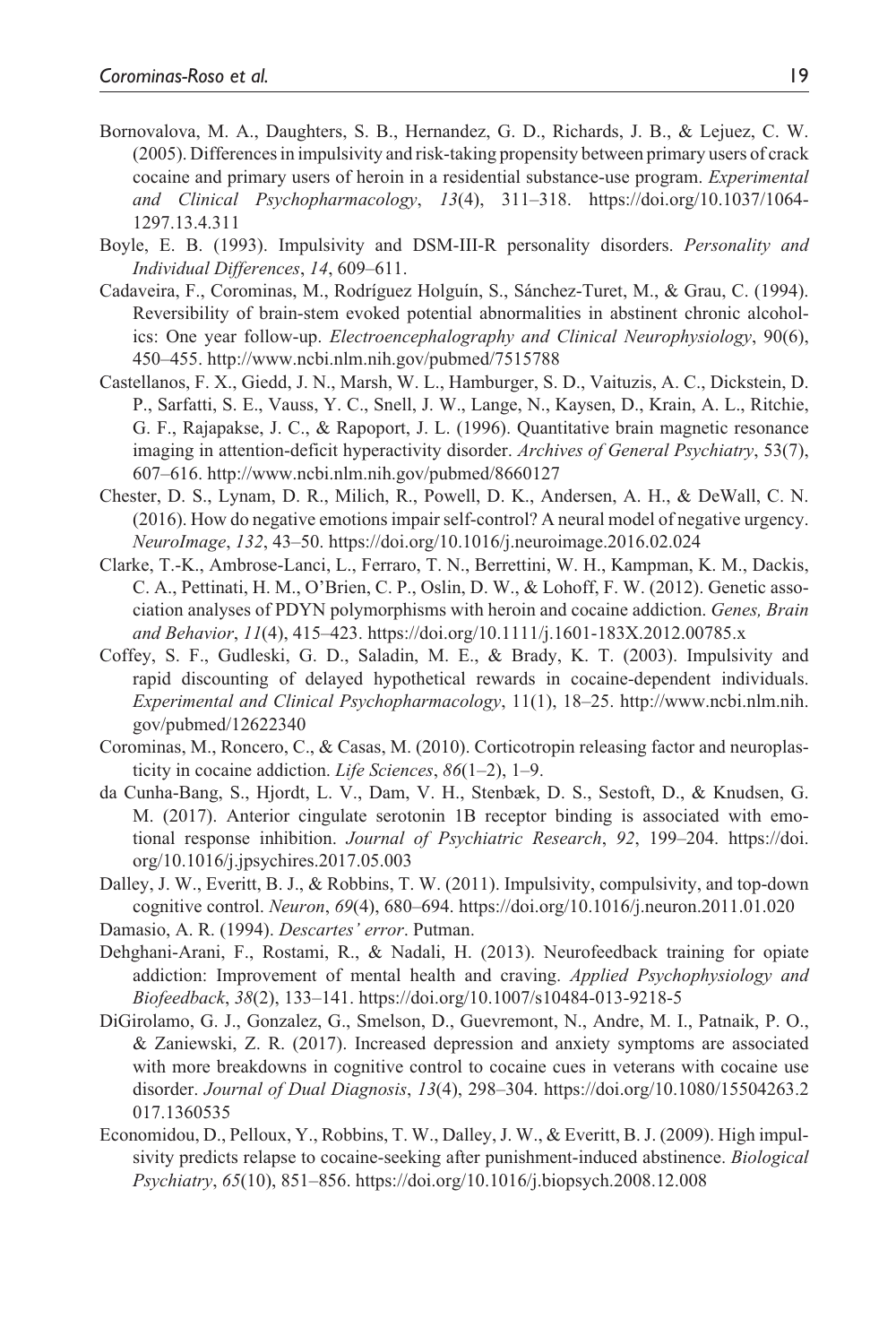- Egner, T., Zech, T. F., & Gruzelier, J. H. (2004). The effects of neurofeedback training on the spectral topography of the electroencephalogram. *Clinical Neurophysiology*, *115*(11), 2452–2460.
- Ersche, K. D., Jones, P. S., Williams, G. B., Smith, D. G., Bullmore, E. T., & Robbins, T. W. (2013). Distinctive personality traits and neural correlates associated with stimulant drug use versus familial risk of stimulant dependence. *Biological Psychiatry*, *74*(2), 137–144. <https://doi.org/10.1016/j.biopsych.2012.11.016>
- Fareed, A., Kim, J., Ketchen, B., Kwak, W. J., Wang, D., Shongo-Hiango, H., & Drexler, K. (2017). Effect of heroin use on changes of brain functions as measured by functional magnetic resonance imaging, a systematic review. *Journal of Addictive Diseases*, *36*(2), 105–116.<https://doi.org/10.1080/10550887.2017.1280898>
- Fielenbach, S., Donkers, F. C. L., Spreen, M., Smit, A., & Bogaerts, S. (2019). Theta/SMR neurofeedback training works well for some forensic psychiatric patients, but not for others: A sham-controlled clinical case series. *International Journal of Offender Therapy and Comparative Criminology*, *63*, 2422–2439. <https://doi.org/10.1177/0306624X19849562>
- Fingelkurts, A. A., Fingelkurts, A. A., Kivisaari, R., Autti, T., Borisov, S., Puuskari, V., Jokela, O., & Kähkönen, S. (2006). Increased local and decreased remote functional connectivity at EEG alpha and beta frequency bands in opioid-dependent patients. *Psychopharmacology*, *188*(1), 42–52.<https://doi.org/10.1007/s00213-006-0474-4>
- Franken, I. H. A., Stam, C. J., Hendriks, V. M., & van den Brink, W. (2004). Electroencephalographic power and coherence analyses suggest altered brain function in abstinent male heroin-dependent patients. *Neuropsychobiology*, *49*(2), 105–110. [https://](https://doi.org/10.1159/000076419) [doi.org/10.1159/000076419](https://doi.org/10.1159/000076419)
- Fuchs, T., Birbaumer, N., Lutzenberger, W., Gruzelier, J. H., & Kaiser, J. (2003). Neurofeedback treatment for attention-deficit/hyperactivity disorder in children: A comparison with methylphenidate. *Applied Psychophysiology and Biofeedback*, 28(1), 1–12. [http://www.ncbi.](http://www.ncbi.nlm.nih.gov/pubmed/12737092) [nlm.nih.gov/pubmed/12737092](http://www.ncbi.nlm.nih.gov/pubmed/12737092)
- Garami, J., Haber, P., Myers, C. E., Allen, M. T., Misiak, B., Frydecka, D., & Moustafa, A. A. (2017). Intolerance of uncertainty in opioid dependency: Relationship with trait anxiety and impulsivity. *PLOS ONE*, *12*(7), Article e0181955. [https://doi.org/10.1371/journal.](https://doi.org/10.1371/journal.pone.0181955) [pone.0181955](https://doi.org/10.1371/journal.pone.0181955)
- Gevensleben, H., Holl, B., Albrecht, B., Vogel, C., Schlamp, D., Kratz, O., Studer, P., Rothenberger, A., Moll, G. H., & Heinrich, H. (2009). Is neurofeedback an efficacious treatment for ADHD? A randomised controlled clinical trial. *Journal of Child Psychology and Psychiatry*, *50*(7), 780–789. <https://doi.org/10.1111/j.1469-7610.2008.02033.x>
- Hamilton, M. (1960). A rating scale for depression. *Journal of Neurology, Neurosurgery & Psychiatry*, 23, 56–62. [http://www.pubmedcentral.nih.gov/articlerender.fcgi?artid=495331](http://www.pubmedcentral.nih.gov/articlerender.fcgi?artid=495331&tool=pmcentrez&rendertype=abstract) [&tool=pmcentrez&rendertype=abstract](http://www.pubmedcentral.nih.gov/articlerender.fcgi?artid=495331&tool=pmcentrez&rendertype=abstract)
- Hammond, D. C. (2010). The need for individualization in neurofeedback: Heterogeneity in QEEG patterns associated with diagnoses and symptoms. *Applied Psychophysiology and Biofeedback*, *35*(1), 31–36. <https://doi.org/10.1007/s10484-009-9106-1>
- Hasin, D., Liu, X., Nunes, E., McCloud, S., Samet, S., & Endicott, J. (2002). Effects of major depression on remission and relapse of substance dependence. *Archives of General Psychiatry*, 59(4), 375–380. <http://www.ncbi.nlm.nih.gov/pubmed/11926938>
- Heinrich, H., Gevensleben, H., & Strehl, U. (2007). Annotation: Neurofeedback—Train your brain to train behaviour. *Journal of Child Psychology and Psychiatry*, *48*(1), 3–16. [https://](https://doi.org/10.1111/j.1469-7610.2006.01665.x) [doi.org/10.1111/j.1469-7610.2006.01665.x](https://doi.org/10.1111/j.1469-7610.2006.01665.x)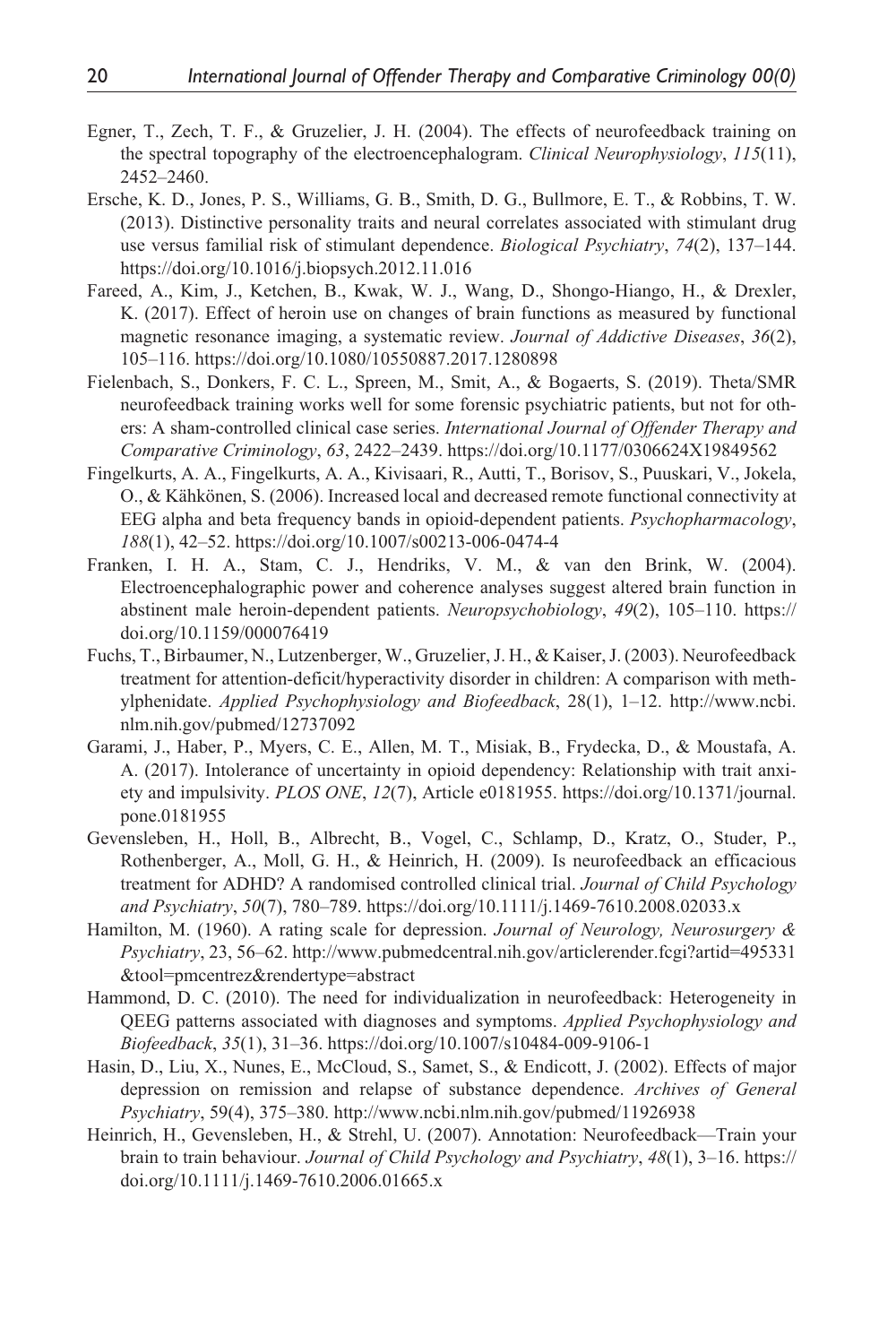- Horrell, T., El-Baz, A., Baruth, J., Tasman, A., Sokhadze, G., Stewart, C., & Sokhadze, E. (2010). Neurofeedback effects on evoked and induced EEG gamma band reactivity to drugrelated cues in cocaine addiction. *Journal of Neurotherapy*, *14*(3), 195–216. [https://doi.org](https://doi.org/10.1080/10874208.2010.501498) [/10.1080/10874208.2010.501498](https://doi.org/10.1080/10874208.2010.501498)
- Hu, Y., Salmeron, B. J., Gu, H., Stein, E. A., & Yang, Y. (2015). Impaired functional connectivity within and between frontostriatal circuits and its association with compulsive drug use and trait impulsivity in cocaine addiction. *JAMA Psychiatry*, *72*(6), 584–592. [https://doi.](https://doi.org/10.1001/jamapsychiatry.2015.1) [org/10.1001/jamapsychiatry.2015.1](https://doi.org/10.1001/jamapsychiatry.2015.1)
- Hulka, L. M., Vonmoos, M., Preller, K. H., Baumgartner, M. R., Seifritz, E., Gamma, A., & Quednow, B. B. (2015). Changes in cocaine consumption are associated with fluctuations in self-reported impulsivity and gambling decision-making. *Psychological Medicine*, *45*, 3097–3110.<https://doi.org/10.1017/S0033291715001063>
- Johnstone, J., Gunkelman, J., & Lunt, J. (2005). Clinical database development: Characterization of EEG phenotypes. *Clinical EEG and Neuroscience*, *36*(2), 99–107. [https://doi.](https://doi.org/10.1177/155005940503600209) [org/10.1177/155005940503600209](https://doi.org/10.1177/155005940503600209)
- Kirby, K. N., Petry, N. M., & Bickel, W. K. (1999). Heroin addicts have higher discount rates for delayed rewards than non-drug-using controls. *Journal of Experimental Psychology. General*, 128(1), 78–87.<http://www.ncbi.nlm.nih.gov/pubmed/10100392>
- Klauer, K. J. (2001). *Handbuch kognitives training* [Handbook of cognitive training]. Hogrefe.
- Konicar, L., Veit, R., Eisenbarth, H., Barth, B., Tonin, P., Strehl, U., & Birbaumer, N. (2015). Brain self-regulation in criminal psychopaths. *Scientific Reports*, 5, Article 9426. [https://](https://doi.org/10.1038/srep09426) [doi.org/10.1038/srep09426](https://doi.org/10.1038/srep09426)
- Kreibig, S. D. (2010). Autonomic nervous system activity in emotion: A review. *Biological Psychology*, *84*(3), 394–421. <https://doi.org/10.1016/j.biopsycho.2010.03.010>
- Lansbergen, M. M., van Dongen-Boomsma, M., Buitelaar, J. K., & Slaats-Willemse, D. (2011). ADHD and EEG-neurofeedback: A double-blind randomized placebo-controlled feasibility study. *Journal of Neural Transmission*, *118*(2), 275–284. [https://doi.org/10.1007/](https://doi.org/10.1007/s00702-010-0524-2) [s00702-010-0524-2](https://doi.org/10.1007/s00702-010-0524-2)
- Laudet, A. B. (2007). What does recovery mean to you? Lessons from the recovery experience for research and practice. *Journal of Substance Abuse Treatment*, *33*(3), 243–256. [https://](https://doi.org/10.1016/j.jsat.2007.04.014) [doi.org/10.1016/j.jsat.2007.04.014](https://doi.org/10.1016/j.jsat.2007.04.014)
- Leins, U., Goth, G., Hinterberger, T., Klinger, C., Rumpf, N., & Strehl, U. (2007). Neurofeedback for children with ADHD: A comparison of SCP and theta/beta protocols. *Applied Psychophysiology and Biofeedback*, *32*(2), 73–88. [https://doi.org/10.1007/s10484-](https://doi.org/10.1007/s10484-007-9031-0) [007-9031-0](https://doi.org/10.1007/s10484-007-9031-0)
- Li, X., Zhang, F., Zhou, Y., Zhang, M., Wang, X., & Shen, M. (2013). Decision-making deficits are still present in heroin abusers after short- to long-term abstinence. *Drug and Alcohol Dependence*, *130*(1–3), 61–67.<https://doi.org/10.1016/j.drugalcdep.2012.10.012>
- Loeber, R., Menting, B., Lynam, D. R., Moffitt, T. E., Stouthamer-Loeber, M., Stallings, R., Farrington, D. P., & Pardini, D. (2012). Findings from the Pittsburgh youth study: Cognitive impulsivity and intelligence as predictors of the age-crime curve. *Journal of the American Academy of Child & Adolescent Psychiatry*, *51*(11), 1136–1149. [https://doi.org/10.1016/j.](https://doi.org/10.1016/j.jaac.2012.08.019) [jaac.2012.08.019](https://doi.org/10.1016/j.jaac.2012.08.019)
- Logemann, H. N., Lansbergen, M. M., Van Os, T. W., Böcker, K. B., & Kenemans, J. L. (2010). The effectiveness of EEG-feedback on attention, impulsivity and EEG: A sham feedback controlled study. *Neuroscience Letters*, *479*(1), 49–53. [https://doi.org/10.1016/j.](https://doi.org/10.1016/j.neulet.2010.05.026) [neulet.2010.05.026](https://doi.org/10.1016/j.neulet.2010.05.026)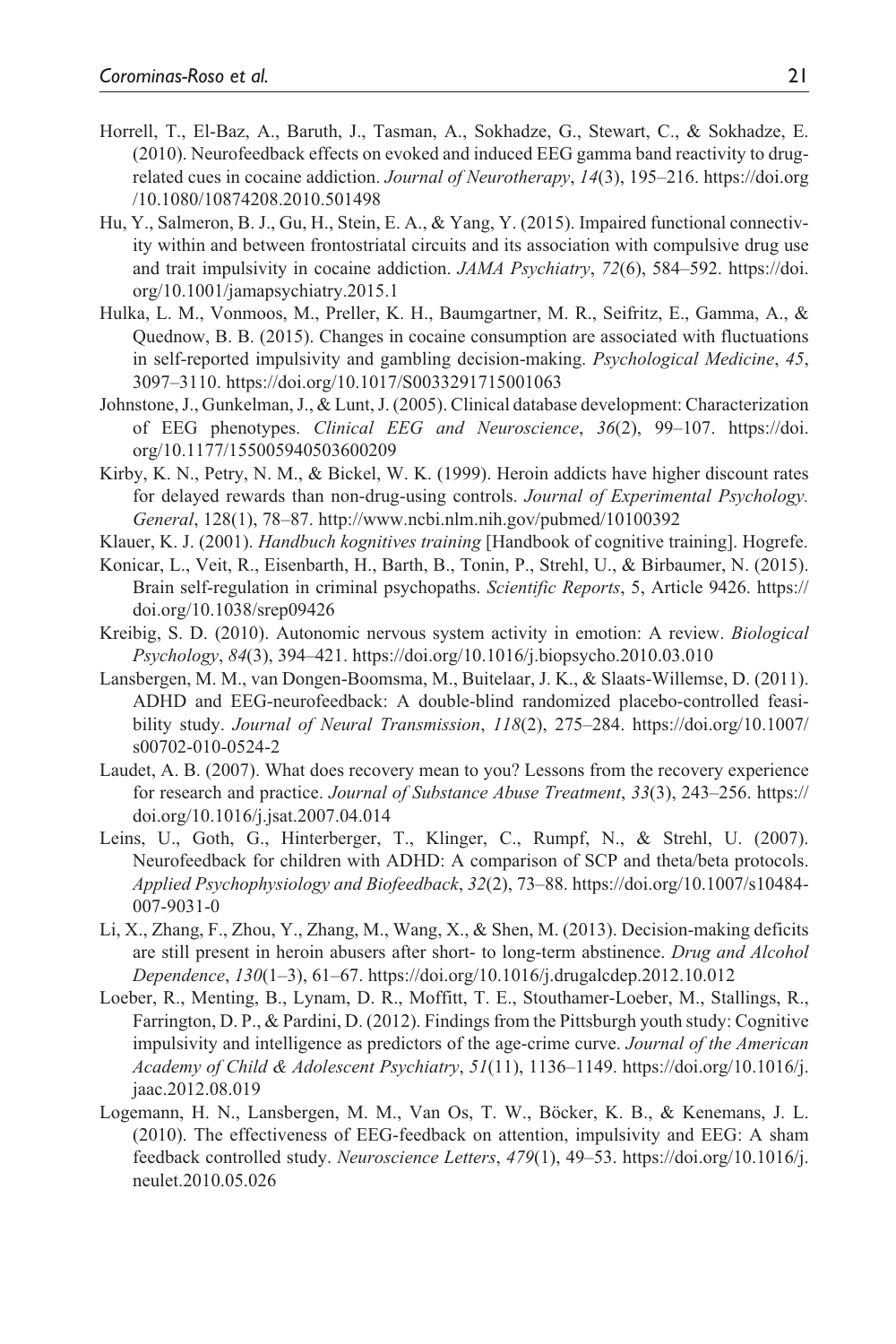- London, E. D., Ernst, M., Grant, S., Bonson, K., & Weinstein, A. (2000). Orbitofrontal cortex and human drug abuse: Functional imaging. *Cerebral Cortex*, 10(3), 334–342. [http://www.](http://www.ncbi.nlm.nih.gov/pubmed/10731228) [ncbi.nlm.nih.gov/pubmed/10731228](http://www.ncbi.nlm.nih.gov/pubmed/10731228)
- Makris, N., Gasic, G. P., Seidman, L. J., Goldstein, J. M., Gastfriend, D. R., Elman, I., Albaugh, M. D., Hodge, S. M., Ziegler, D. A., Sheahan, F. S., Caviness, V. S. Jr., Tsuang, M. T., Kennedy, D. N., Hyman, S. E., Rosen, B. R., & Breiter, H. C. (2004). Decreased absolute amygdala volume in cocaine addicts. *Neuron*, *44*(4), 729–740. [https://doi.org/10.1016/j.](https://doi.org/10.1016/j.neuron.2004.10.027) [neuron.2004.10.027](https://doi.org/10.1016/j.neuron.2004.10.027)
- Mayer, K., Wyckoff, S. N., Fallgatter, A. J., Ehlis, A.-C., & Strehl, U. (2015). Neurofeedback as a nonpharmacological treatment for adults with attention-deficit/hyperactivity disorder (ADHD): Study protocol for a randomized controlled trial. *Trials*, *16*(1), 174. [https://doi.](https://doi.org/10.1186/s13063-015-0683-4) [org/10.1186/s13063-015-0683-4](https://doi.org/10.1186/s13063-015-0683-4)
- McCown, W. G. (1988). Multi-impulsive personality disorder and multiple substance abuse: Evidence from members of self-help groups. *British Journal of Addiction*, 83(4), 431–432. <http://www.ncbi.nlm.nih.gov/pubmed/3395723>
- McHugh, M. J., Demers, C. H., Braud, J., Briggs, R., Adinoff, B., & Stein, E. A. (2013). Striatal-insula circuits in cocaine addiction: Implications for impulsivity and relapse risk. *The American Journal of Drug and Alcohol Abuse*, *39*(6), 424–432. [https://doi.org/10.310](https://doi.org/10.3109/00952990.2013.847446) [9/00952990.2013.847446](https://doi.org/10.3109/00952990.2013.847446)
- Merz, E. C., He, X., & Noble, K. G. (2018). Anxiety, depression, impulsivity, and brain structure in children and adolescents. *Neuroimage Clinical*, *20*, 243–251. https://doi.org/10.1016/j. nicl.2018.07.020
- Moeller, F. G., Dougherty, D. M., Barratt, E. S., Oderinde, V., Mathias, C. W., Harper, R. A., & Swann, A. C. (2002). Increased impulsivity in cocaine dependent subjects independent of antisocial personality disorder and aggression. *Drug and Alcohol Dependence*, 68(1), 105–111.<http://www.ncbi.nlm.nih.gov/pubmed/12167556>
- Moustafa, A. A., Tindle, R., Frydecka, D., & Misiak, B. (2017). Impulsivity and its relationship with anxiety, depression and stress. *Comprehensive Psychiatry*, *74*, 173–179. [https://doi.](https://doi.org/10.1016/j.comppsych.2017.01.013) [org/10.1016/j.comppsych.2017.01.013](https://doi.org/10.1016/j.comppsych.2017.01.013)
- Ortal, S., van de Glind, G., Johan, F., Itai, B., Nir, Y., Iliyan, I., & van den Brink, W. (2015). The role of different aspects of impulsivity as independent risk factors for substance use disorders in patients with ADHD: A review. *Current Drug Abuse Reviews*, 8(2), 119–133. <http://www.ncbi.nlm.nih.gov/pubmed/26373850>
- Othmer, S. (2015). *Guía de Protocolo para Neurofeedback médicos: Optimización de la evaluación clínica y tratamiento con frecuencia Infra-low y alfa-theta* [Protocol Guide for Neurofeedback Clinicians] (5th ed.). EEG Info Institute.
- Othmer, S. (2016). Infra-low-frequency neurofeedback for optimum performance. *Biofeedback*, *44*(2), 81–89.
- Othmer, S., Othmer, S. F., Kaiser, D. A., & Putman, J. (2013). Endogenous neuromodulation at infralow frequencies. *Seminars in Pediatric Neurology*, *20*(4), 246–257. [https://doi.](https://doi.org/10.1016/j.spen.2013.10.006) [org/10.1016/j.spen.2013.10.006](https://doi.org/10.1016/j.spen.2013.10.006)
- Patton, J. H., Stanford, M. S., & Barratt, E. S. (1995). Factor structure of the Barratt Impulsiveness Scale. *Journal of Clinical Psychology*, 51(6), 768–774. [http://www.ncbi.](http://www.ncbi.nlm.nih.gov/pubmed/8778124) [nlm.nih.gov/pubmed/8778124](http://www.ncbi.nlm.nih.gov/pubmed/8778124)
- Poling, J., Kosten, T. R., & Sofuoglu, M. (2007). Treatment outcome predictors for cocaine dependence. *The American Journal of Drug and Alcohol Abuse*, *33*(2), 191–206. [https://](https://doi.org/10.1080/00952990701199416) [doi.org/10.1080/00952990701199416](https://doi.org/10.1080/00952990701199416)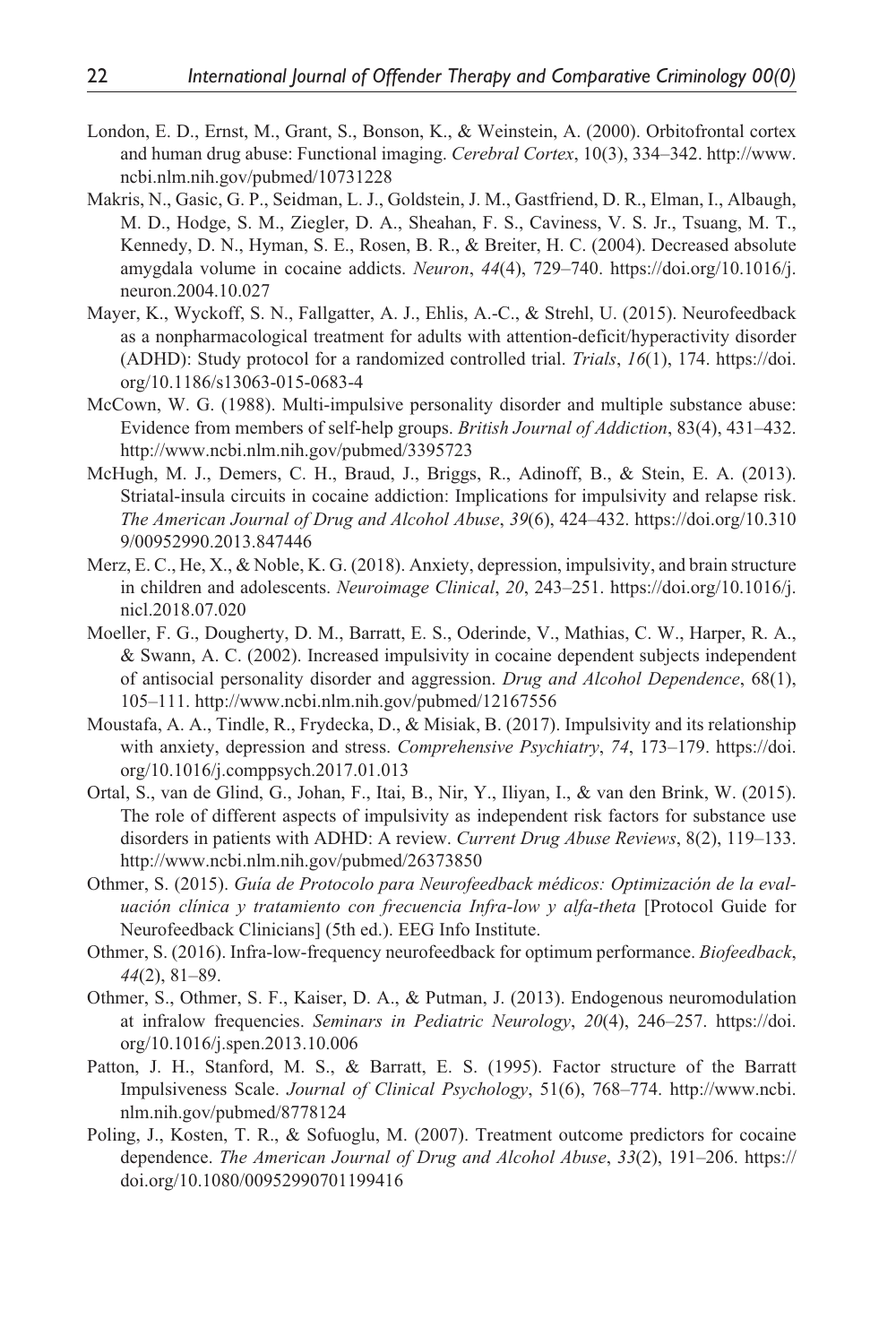- Prichep, L. S., Alper, K. R., Kowalik, S., Merkin, H., Tom, M., John, E. R., & Rosenthal, M. S. (1996). Quantitative electroencephalographic characteristics of crack cocaine dependence. *Biological Psychiatry*, 40(10), 986–993.<http://www.ncbi.nlm.nih.gov/pubmed/8915557>
- Pueyo, A. (2013). Valoració del risc i gestió de la reincidència: la utilitat del RisCanvi en la reinserció [Risk assessment and management of recidivism: the usefulness of "RisCanvi" in reintegration]. In J. Cid, M. Ferrer, & A. Ibáñez (Eds.), *De l'execució de penes a la reinserció* [From executing penalties to reintegration] (pp. 67–71). Universitat Autònoma de Barcelona.
- Ramos-Quiroga, J. A., Nasillo, V., Fernández-Arana, F., & Casas, M. (2014). Addressing the lack of studies in attention-deficit/hyperactivity disorder in adults. *Expert Review of Neurotherapeutics*, *14*(5), 553–567.<https://doi.org/10.1586/14737175.2014.908708>
- Rodríguez-Cintas, L., Daigre, C., Grau-López, L., Barral, C., Pérez-Pazos, J., Voltes, N., Braquehais, M. D., Casas, M., & Roncero, C. (2016). Impulsivity and addiction severity in cocaine and opioid dependent patients. *Addictive Behaviors*, *58*, 104–109. [https://doi.](https://doi.org/10.1016/j.addbeh.2016.02.029) [org/10.1016/j.addbeh.2016.02.029](https://doi.org/10.1016/j.addbeh.2016.02.029)
- Roemer, R. A., Cornwell, A., Dewart, D., Jackson, P., & Ercegovac, D. V. (1995). Quantitative electroencephalographic analyses in cocaine-preferring polysubstance abusers during abstinence. *Psychiatry Research*, 58(3), 247–257. [http://www.ncbi.nlm.nih.gov/](http://www.ncbi.nlm.nih.gov/pubmed/8570780) [pubmed/8570780](http://www.ncbi.nlm.nih.gov/pubmed/8570780)
- Roncero, C., Daigre, C., Grau-López, L., Rodríguez-Cintas, L., Barral, C., Pérez-Pazos, J., Gonzalvo, B., Corominas, M., & Casas, M. (2013). Cocaine-induced psychosis and impulsivity in cocaine-dependent patients. *Journal of Addictive Diseases*, *32*(3), 263–273. [https://](https://doi.org/10.1080/10550887.2013.824330) [doi.org/10.1080/10550887.2013.824330](https://doi.org/10.1080/10550887.2013.824330)
- Rostami, R., & Dehghani-Arani, F. (2015). Neurofeedback training as a new method in treatment of crystal methamphetamine dependent patients: A preliminary study. *Applied Psychophysiology and Biofeedback*, *40*(3), 151–161. [https://doi.org/10.1007/s10484-015-](https://doi.org/10.1007/s10484-015-9281-1) [9281-1](https://doi.org/10.1007/s10484-015-9281-1)
- Rosvold, H. E., Mirsky, A. F., Sarason, I., Bransome, E. D., & Beck, L. H. (1956). A Continuous Performance Test of brain damage. *Journal of Consulting Psychology*, *20*, 343–350.
- Rubia, K., Smith, A. B., Brammer, M. J., Toone, B., & Taylor, E. (2005). Abnormal brain activation during inhibition and error detection in medication-naive adolescents with ADHD. *American Journal of Psychiatry*, *162*(6), 1067–1075. [https://doi.org/10.1176/appi.](https://doi.org/10.1176/appi.ajp.162.6.1067) [ajp.162.6.1067](https://doi.org/10.1176/appi.ajp.162.6.1067)
- Schabus, M., Griessenberger, H., Gnjezda, M.-T., Heib, D. P. J., Wislowska, M., & Hoedlmoser, K. (2017). Better than sham? A double-blind placebo-controlled neurofeedback study in primary insomnia. *Brain*, *140*(4), 1041–1052. <https://doi.org/10.1093/brain/awx011>
- Schönenberg, M., Wiedemann, E., Schneidt, A., Scheeff, J., Logemann, A., Keune, P. M., & Hautzinger, M. (2017). Neurofeedback, sham neurofeedback, and cognitive-behavioural group therapy in adults with attention-deficit hyperactivity disorder: A triple-blind, randomised, controlled trial. *The Lancet Psychiatry*, *4*(9), 673–684. [https://doi.org/10.1016/](https://doi.org/10.1016/S2215-0366(17)30291-2) [S2215-0366\(17\)30291-2](https://doi.org/10.1016/S2215-0366(17)30291-2)
- Scott, W. C., Kaiser, D., Othmer, S., & Sideroff, S. I. (2005). Effects of an EEG biofeedback protocol on a mixed substance abusing population. *The American Journal of Drug and Alcohol Abuse*, 31(3), 455–469. <http://www.ncbi.nlm.nih.gov/pubmed/16161729>
- Speilberger, C. D., & Vagg, P. R. (1984). Psychometric properties of the STAI: A reply to Ramanaiah, Franzen, and Schill. *Journal of Personality Assessment*, *48*(1), 95–97. [https://](https://doi.org/10.1207/s15327752jpa4801_16) [doi.org/10.1207/s15327752jpa4801\\_16](https://doi.org/10.1207/s15327752jpa4801_16)